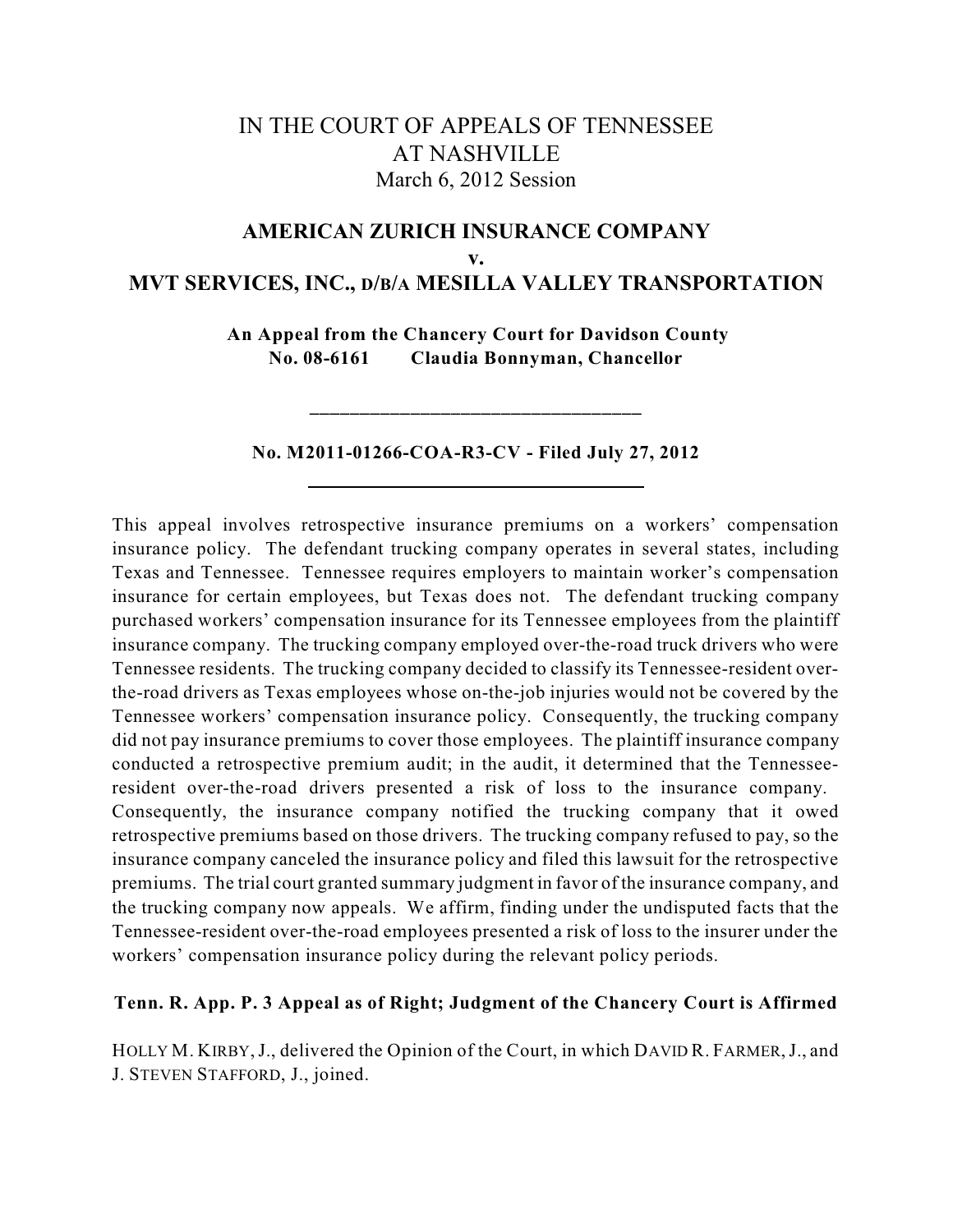Donald Capparella and Candi Henry, Nashville, Tennessee, for the Defendant/Appellant MVT Services, Inc., d/b/a Mesilla Valley Transportation<sup>1</sup>

Ben M. Rose and J. Matthew Blackburn, Nashville, Tennessee, for the Plaintiff/Appellee American Zurich Insurance Company

### **OPINION**

#### **FACTS AND PROCEEDINGS BELOW**

Defendant/Appellant MVT Services, Inc., d/b/a Mesilla Valley Transportation ("MVT"), is a large trucking company. Created in 1981, MVT provides transportation services over a broad geographical area in the United States, Mexico, and Canada. MVT's corporate headquarters is in Las Cruces, New Mexico, and its main transportation terminal is located in El Paso, Texas. In 2003, MVT expanded its operations to Middle Tennessee. 2

During the relevant time period, MVT's Tennessee business location was on a six-acre tract on Centennial Boulevard in Nashville, Tennessee.<sup>3</sup> MVT employs several different types of workers in Tennessee, including clerical workers, a fleet manager, mechanics, and drivers. The drivers who live in Tennessee are characterized as either "local" drivers or "over-theroad" drivers. Local drivers pick up and haul loads only within Tennessee; over-the-road drivers handle long distance hauls across state lines and travel for extended periods of time. Evidence in the record suggests that, during the relevant time period, MVT's Tennessee business employed as many as 143 over-the-road drivers who resided in Tennessee. In this Opinion, we refer to these drivers as "Tennessee-resident over-the-road drivers."

#### **The American Zurich Insurance Policy**

Tennessee's Workers' Compensation Act requires MVT to maintain workers' compensation insurance for its Tennessee employees or, alternatively, to meet Tennessee's self-insurance

<sup>&</sup>lt;sup>1</sup>Counsel for MVT Services, Inc., d/b/a Mesilla Valley Transportation, in this appeal did not represent this party in the trial court below.

 $\rm MVT$ 's expansion into Tennessee was based in large part on its contractual obligation to make deliveries for customer A.O. Smith, a large residential and commercial water heater manufacturer.

 $3$ MVT has since moved to a larger location in Nashville.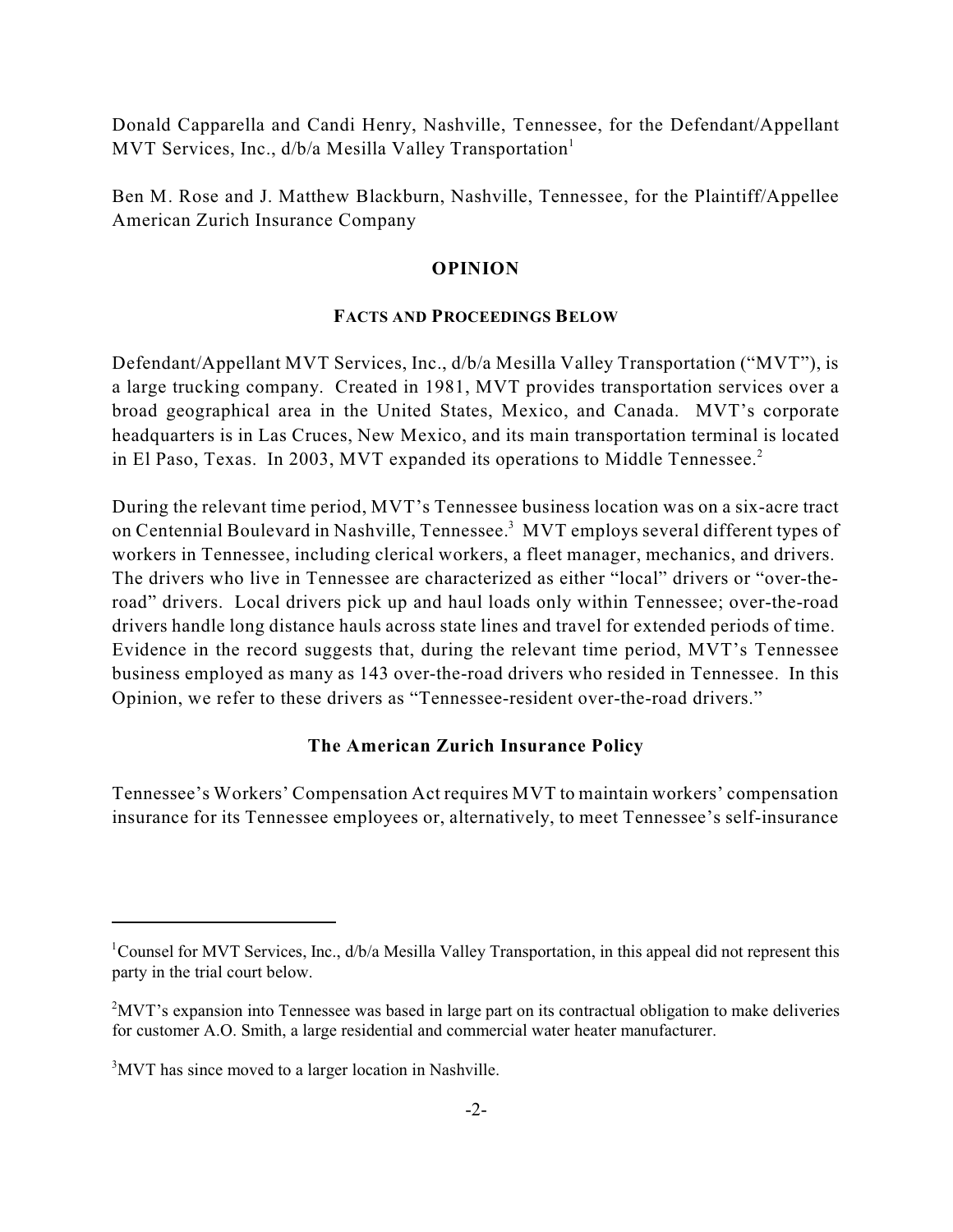requirements. Tenn. Code Ann.  $\S$  50-6-405.<sup>4</sup> For this reason, in March 2004, MVT purchased a workers' compensation insurance policy ("Zurich Policy") from Plaintiff/Appellee American Zurich Insurance Company ("Zurich Insurance") for its Tennessee employees. 5

The Zurich Policy was a standard assigned risk policy, procured by MVT through the Tennessee Worker's Compensation Insurance Plan.<sup>6</sup> Tennessee's assigned risk program is administered by the National Council for Compensation Insurance ("NCCI"), a rating organization that makes rules, classifications, and rating plans for workers' compensation insurance.<sup>7</sup> See CNA (Continental Cas.) v. King, No. M2004-02911-COA-R3-CV, 2006 WL 2792159, at \*1 (Tenn. Ct. App. Sept. 28, 2006); *Travelers Indem. Co. v. Int'l Nutrition, Inc.*, 734 N.W.2d 719, 722 (Neb. 2007).

The Zurich Policy expressly provided that MVT's insurance premium would be calculated by the use of "retrospective rating." This method of insurance premium calculation bases the premium on the total payroll of covered employees during the policy period. It is typically used where the exact composition of the employer's workforce is subject to substantial variation, or where the insured's risk is difficult to measure at the beginning of the policy period. *See* Lee R. Russ & Thomas F. Segalla, 5 *Couch on Ins*. *3d* § 69:15 (2008). Under the retrospective rating method, the employer deposits an estimated premium with the

Generally, the Tennessee Workers' Compensation Law, Tennessee Code Annotated § 50-6-101 *et seq.* 4 ("Workers' Compensation Law"), requires all employers with five or more employees, with certain exceptions, to provide workers' compensation coverage for their employees. Tenn. Code Ann. § 50-6- 106(5); *see CNA (Continental Cas.) v. King*, No. M2004-02911-COA-R3-CV, 2006 WL 2792159, at \*4 (Tenn. Ct. App. Sept. 28, 2006); *Jo Ann Forman, Inc. v. Nat'l Council on Comp. Ins., Inc.*, 13 S.W.3d 365, 366 (Tenn. Ct. App. 1999).

<sup>&</sup>lt;sup>5</sup>The Zurich Policy was renewed, cancelled, and reinstated on various occasions. At all times relevant to this lawsuit, however, Zurich Insurance provided workers' compensation coverage to MVT effectively under the same policy. The primary policy involved in this lawsuit is Policy Number 6ZZUB-7929B37-0.

 ${}^6$ Employers are permitted to purchase workers' compensation insurance in either the voluntary market or the residual (assigned risk) market. An assigned risk plan is insurance approved by the Commissioner of Commerce and Insurance as insurance "of last resort," available when an employer is unable to obtain coverage in the voluntary market. *See Jo Ann Forman*, 13 S.W.3d at 366 (citing Tenn. Code Ann. § 56-5- 314(c) (Supp. 1998)).

 $T$ The NCCI gathers data on a nationwide basis and creates tables reflecting the loss experience in each state for each type of employment. *See State ex rel. Flowers v. Tenn. Trucking Ass'n Self Ins. Group Trust*, 209 S.W.3d 595, 597-98 n.6 (Tenn. Ct. App. 2006).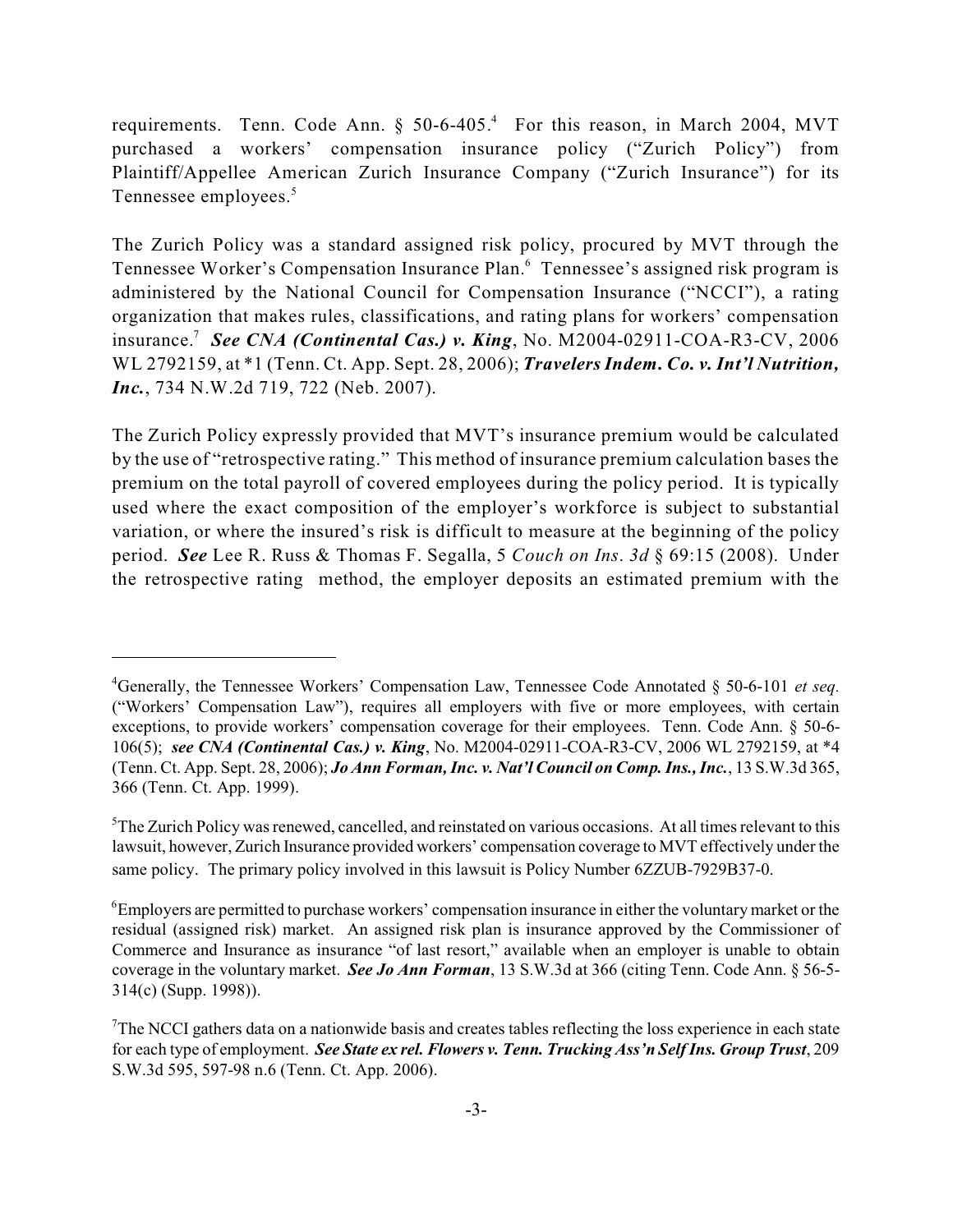insurance company at the beginning of the policy period.<sup>8</sup> Shortly after the policy period expires, the insurance company conducts a routine retrospective premium audit, looking back at the workers who were actually on the insured's payroll during the policy period, utilizing records provided by the insured employer related to employee payroll and classification. The actual insurance premium due for the immediate past policy period is then determined based on the results of the audit. Depending on the audit result, the insured employer may either receive a refund on the premium paid or be required to pay additional premiums to the insurance company.

The Zurich Policy outlines the retrospective rating methodology to be used to calculate MVT's insurance premium:

#### **C. Remuneration**

Premium for each work classification is determined by multiplying a rate times a premium basis. Remuneration is the most common premium basis. *This premium basis includes payroll* and all other remuneration paid or payable during the policy period *for the services of*:

1. All your officers and employees engaged in work covered by this policy; and

2. *All other persons engaged in work that could make us liable under Part One (Workers Compensation Insurance) of this policy*. If you do not have payroll records for these persons, the contract price for their services and materials may be used as the premium basis. This paragraph 2 will not apply if you give us proof that the employers of these persons lawfully secured their workers compensation obligations.

*. . .*

#### **E. Final Premium**

The premium shown on the Information Page, schedules, and endorsements is an estimate. *The final premium will be determined after this policy ends by using the actual, not the estimated, premium basis and the proper classifications and rates that lawfully apply to the business and work covered by this policy.* If the final premium is more than the premium you paid to us,

 ${}^8$ The estimate is determined by the insured, and the insured submits the estimate to the insurance company for approval based on estimated payroll amounts and classification codes.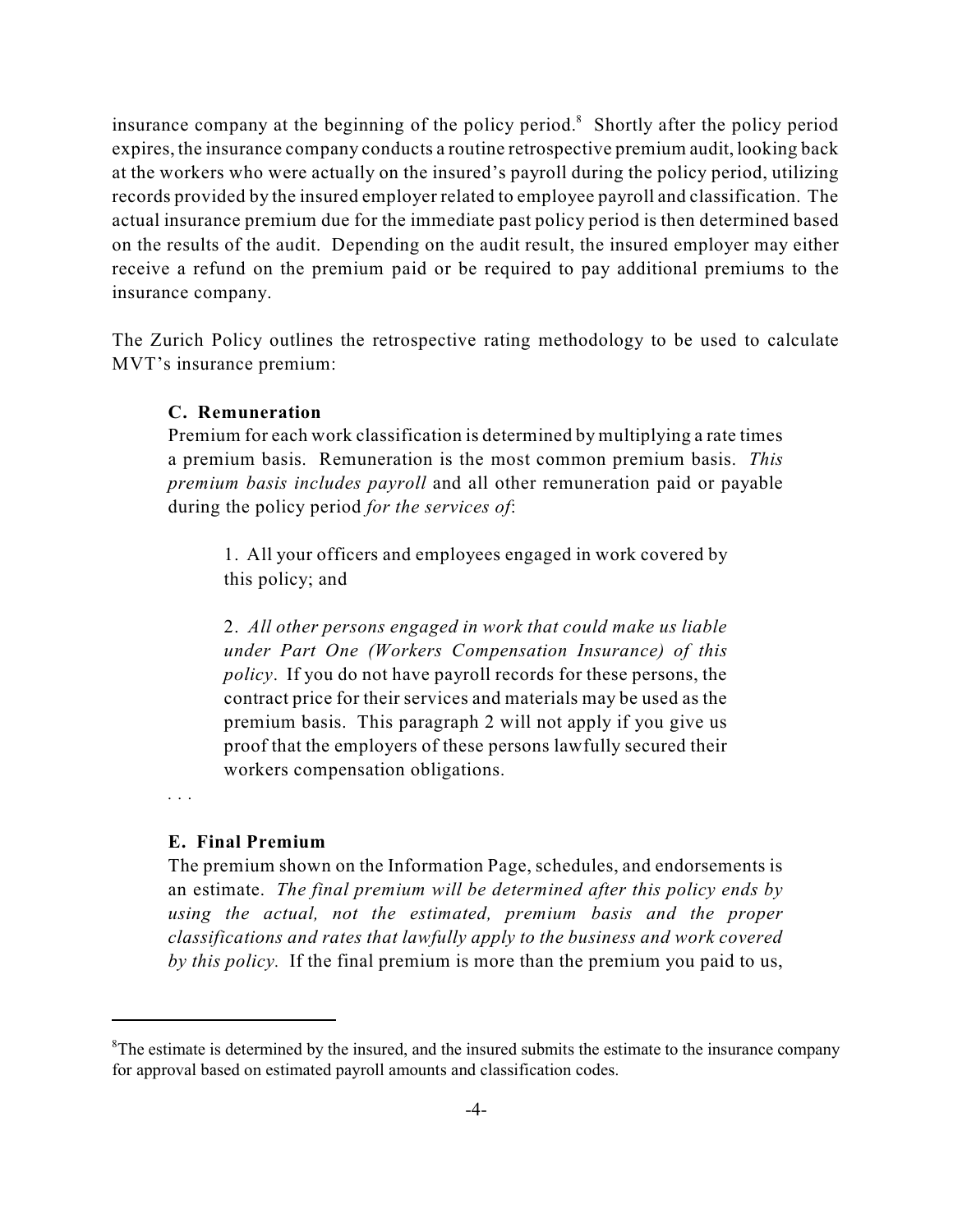you must pay us the balance. If it is less, we will refund the balance to you. . . .

## **F. Records**

You will keep records of information needed to compute premium. You will provide us with copies of those records when we ask for them.

# **G. Audit**

*You will let us examine and audit all your records that relate to this policy*. These records include ledgers, journals, registers, vouchers, contracts, tax reports, payroll an disbursement records, and programs for storing and retrieving data. . . . *Information developed by audit will be used to determine final premium.* Insurance rate service organizations have the same rights we have under this provision.

(Emphasis added.) Thus, the Zurich Policy obligated MVT to produce to Zurich Insurance payroll records and any other records for work that was completed during the policy period for all of its employees and subcontractors for use in the insurance company's retrospective premium audit. Paragraph E of the Zurich Policy indicated that the results of the audit would dictate whether MVT received a refund or was charged additional premiums. MVT was required under the policy to pay insurance premiums for all employees and workers who may have placed Zurich Insurance at risk of loss during the audited policy period.

## **The Texas Occupational Benefit Plan**

In 2004, MVT maintained the Zurich Policy for its Tennessee employees, but created an alternative arrangement for its Texas employees, described as an Occupational Benefit Plan ("OB Plan"). The State of Texas has a system of workers' compensation, but in contrast to Tennessee, employersin Texas are not required to maintain workers' compensation insurance for Texas employees. MVT chose not to have workers' compensation insurance under the Texas workers' compensation system for its Texas employees. Instead, MVT created the OB Plan as a company-sponsored means for the Texas employees to recover for any on-the-job injuries they sustained. MVT's OB Plan was less expensive to MVT than workers' compensation insurance. 9

<sup>&</sup>lt;sup>9</sup> For purposes of this appeal, it is undisputed that MVT's OB Plan does not qualify as a substitute for bona fide workers' compensation insurance under Tennessee law. For example, the OB Plan does not pay medical benefits once the employee reaches maximum medical improvement; Tennessee's Workers' Compensation laws require such benefits. *See* Tenn. Code Ann. §§ 50-6-204, 207, and 209; *see also* Tenn. Code Ann. § (continued...)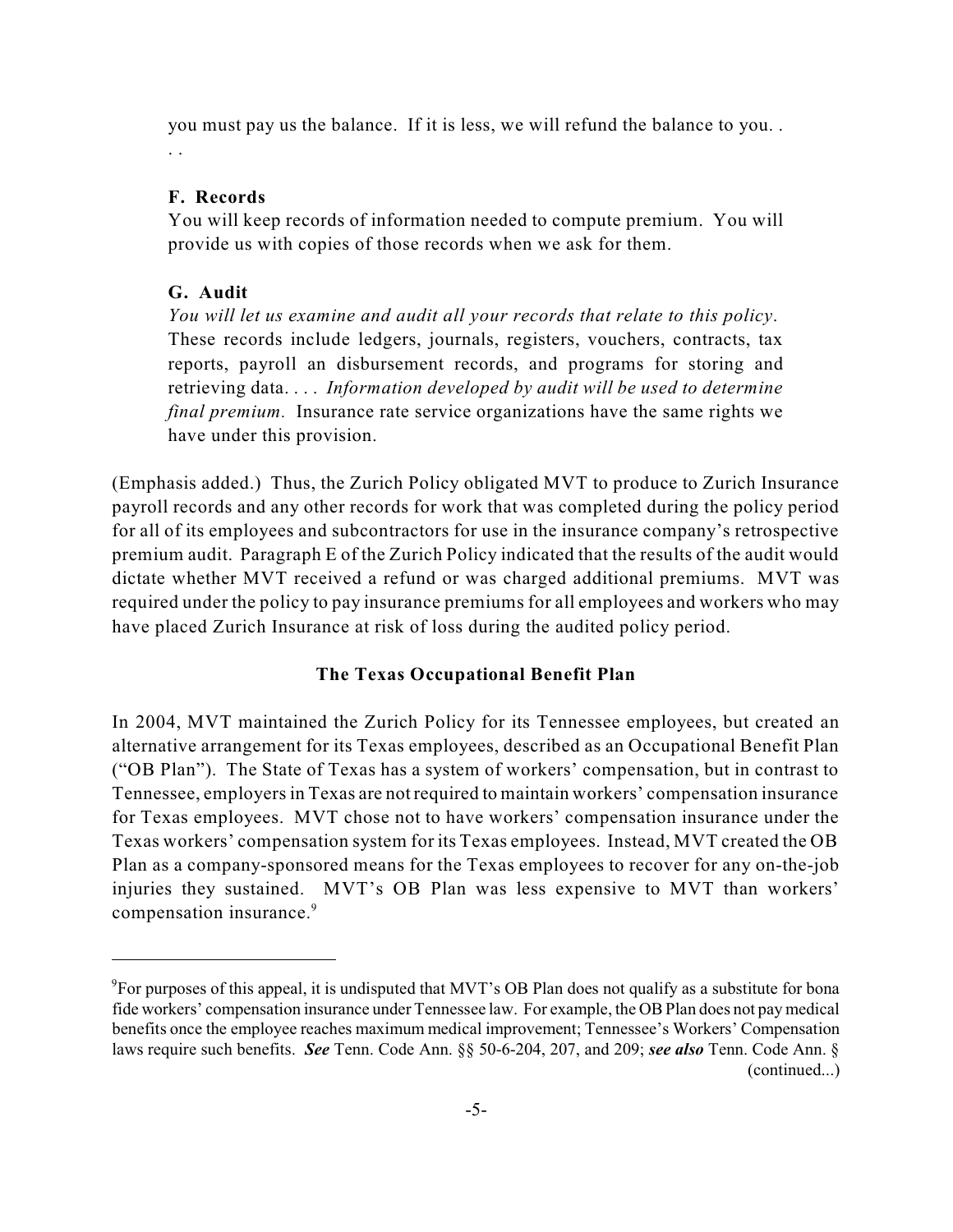After MVT established its OB Plan, it did not pay premiums to Zurich Insurance for its Tennessee-resident over-the-road drivers, taking the position that those employees were actually Texas employees who were covered under the Texas OB Plan. $^{10}$  MVT classified the Tennessee-resident over-the-road drivers as Texas employees because they were hired from MVT's Texas office, their paychecks were generated from Texas, their assignments came from Texas, their job required them to travel in several states, and they attended MVT orientation in MVT's main terminal in El Paso, Texas. At orientation, the Tennesseeresident drivers were informed that they were not covered by the Zurich Policy for their onthe-job injuries, but instead were considered Texas employees covered by the OB Plan. Consistent with MVT's classification, MVT reported those Tennessee-resident drivers to the state of Texas, not to Tennessee, for purposes of unemployment insurance filings.

When MVT made the decision to classify the Tennessee-resident over-the-road drivers as Texas employees and cease making premium payments for the drivers, it sent a notification letter to Zurich Insurance.<sup>11</sup> MVT's letter explained that MVT did not need workers' compensation insurance coverage for the Tennessee-resident over-the-road drivers, and that it would no longer submit insurance claims for them under the Zurich Policy. Zurich Insurance did not respond to MVT's notification letter.

#### **Retrospective Premium Audits**

#### *Events Leading to Relevant Audits*

During the policy period beginning March 16, 2004, through March 16, 2005, about twenty of MVT's Tennessee-resident over-the-road driversfiled claimsfor on-the-job injuries under the Zurich Policy. Zurich Insurance paid some of these claims.

In May 2005, after the policy period ended, Zurich Insurance conducted a retrospective premium audit for that policy period. In the audit, Zurich Insurance discovered that MVT had not paid workers' compensation insurance premiums for the twenty workers who had filed claims. The account manager underwriter responsible for the insurance policy audits

 $\degree$ (...continued)

<sup>50-6-114(</sup>a) ("No contract or agreement . . . shall in any manner operate to relieve any employer, in whole or in part, of any obligation created by this chapter, except as provided [herein].").

 $10$ It is unclear from this record whether, or to what extent, MVT ever paid insurance premiums to Zurich Insurance for the Tennessee-resident over-the-road drivers before it established the OB Plan.

 $11$ This letter is not in the appellate record. We will assume for purposes of this appeal, however, that the letter was sent as asserted by MVT.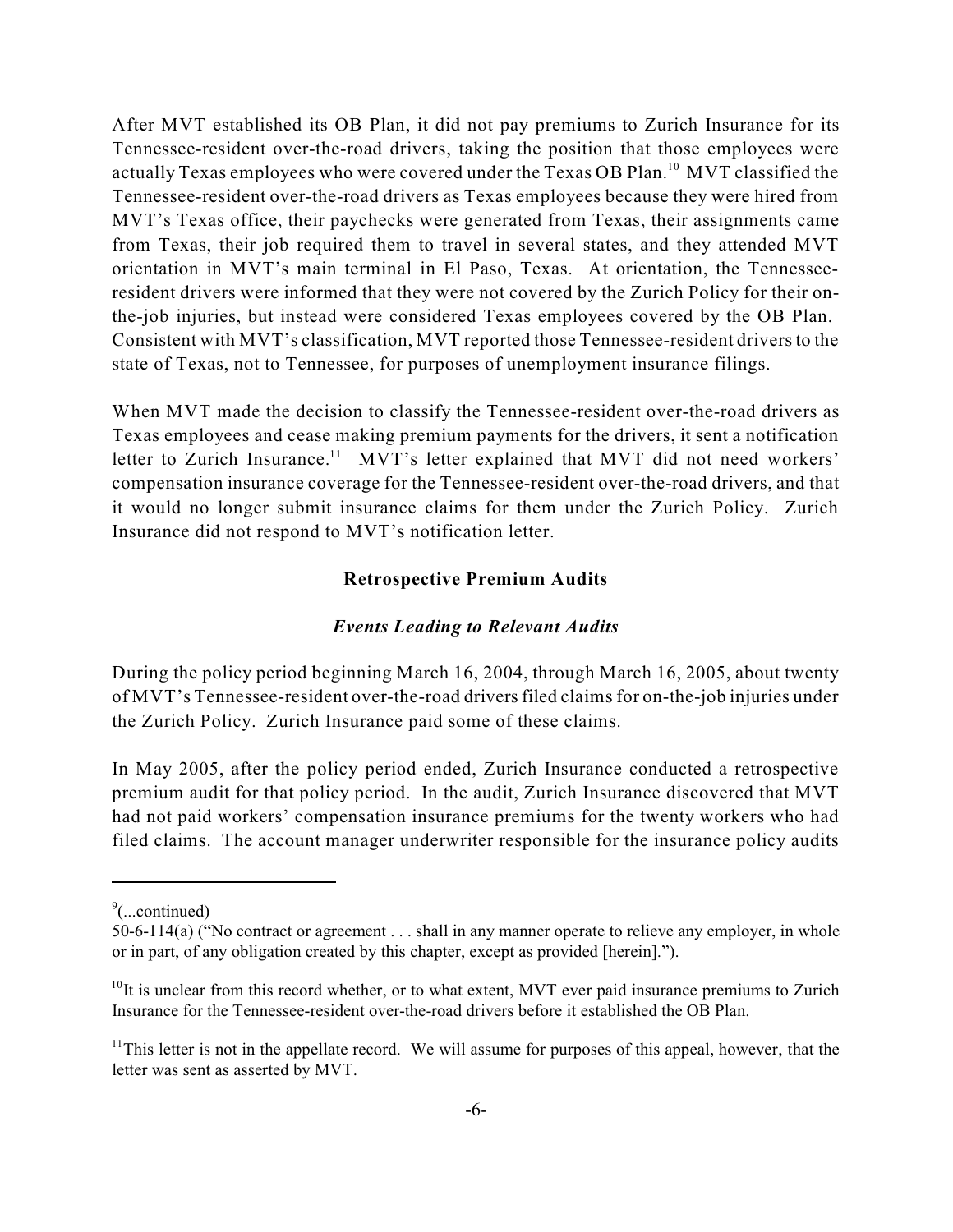of MVT, Ms. Latoya Pierce ("Ms. Pierce"), $^{12}$  later explained: "When it came time for the [MVT] audit, none of the individuals could be found. The payroll records could not be found for those claimants that were submitted under our policy." Thus, MVT had not included those employees in the initial calculation of its insurance premium. Upon learning this, Ms. Pierce decided that no further claims filed by MVT's Tennessee-resident over-the-road drivers would be covered under the Zurich Policy. On July 8, 2005, Ms. Pierce wrote an internal memorandum informing a coworker that MVT "has stated that the reason we could not find the payroll for the 20 claimants during last year's policy . . . is because they were all hired out of Texas – the over the road drivers are not Tennessee employees." Based on this, Ms. Pierce told the co-worker: "Going forward, we will not accept any claims for these individuals nor should we be picking up any payroll at audit that does not originate from the state of Tennessee." Ms. Pierce's memorandum was only distributed internally and was not communicated to MVT.

Nevertheless, even after she decided that Zurich Insurance should not accept further claims for MVT's Tennessee-resident over-the-road drivers, Ms. Pierce remained uncertain about Zurich Insurance's risk exposure under the Zurich Policy for these employees. She realized that, for Zurich Insurance to have accepted the claims, the Tennessee-resident over-the-road drivers who had filed claims under the Zurich Policy must have told Zurich Insurance representatives that they "were principally employed in the state of Tennessee," because all of the claimants' injuries had occurred outside of Tennessee. Reviewing the records that MVT had provided to Zurich Insurance, Ms. Pierce saw that MVT had locations in several states, and she was unsure about where the Tennessee-resident over-the-road drivers lived and whether they should have been classified as Tennessee employees for purposes of coverage. As a result, "to nail down" Zurich Insurance's exposure, Ms. Pierce arranged for an underwriting review process in which MVT's account would be reviewed by several underwriters, a process done when there is a particular concern.

In 2005, three audits of MVT were conducted by outside audit firms, sometimes called "fee companies." The audits concluded that MVT's payroll for the Tennessee-resident over-theroad drivers should have been included in MVT's premium calculation, but gave few details about the basis for the conclusion. Dissatisfied with these audits, Ms. Pierce requested an internal audit. Zurich Insurance's audit department then contacted its own auditor, Harvey

 $12$ Ms. Pierce is actually an employee of Travelers Insurance. In the record, the relationship between Travelers Insurance and Zurich Insurance is unclear; however, it is undisputed that Ms. Pierce, as a Travelers Insurance employee, administered the Zurich Policy per a contract between Travelers Insurance and Zurich Insurance.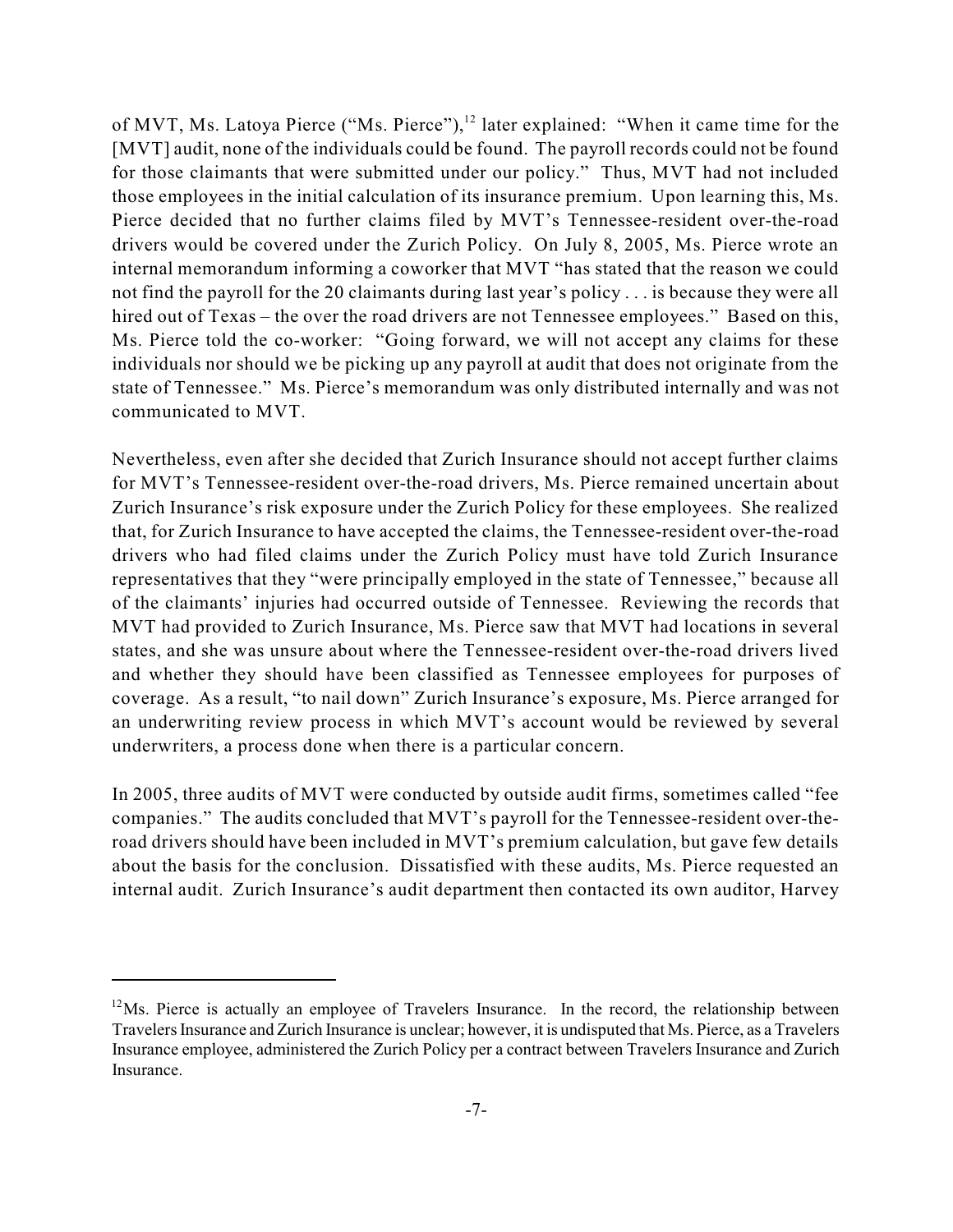Lehrfeld ("Mr. Lehrfeld"), $^{13}$  for a thorough re-audit of MVT's operations, with particular emphasis on the Tennessee-resident over-the-road drivers.

As requested, Mr. Lehrfeld conducted the re-audit of MVT, focusing on the policy period of March 29, 2005, through May 10, 2005. After his audit, in a January 2006 email to Ms. Pierce, Mr. Lehrfeld commented that "the difference between the audit by the fee compan[ies] [(outside audit firms)] and my audit is the gray area of over-the-road drivers." In his preliminary conclusions, Mr. Lehrfeld chose not to include the payroll of the Tennessee-resident over-the-road drivers in his calculation of MVT's premium, because the information given to him by MVT indicated that these drivers were Texas employees. At the same time, however, he noted specifically that no driving logs had been made available to him. In her response to Mr. Lehrfeld, Ms. Pierce said:

Because [MVT] did not provide the driving logs, you were unable to definitely determine the state of each driver's base terminal for regular loading, unloading, etc. or the state in which they spend a majority of their driving time, therefore please process the audit to include all drivers based on their state of residence according to the NCCI's extra-territorial classification guidelines .

. . .

Thus, Ms. Pierce asked Mr. Lehrfeld to process the information MVT had provided in accordance with the guidelines promulgated by NCCI, the national rating organization that administers Tennessee's assigned risk program.

The NCCI guidelines referenced by Ms. Pierce were contained in the NCCI Scopes Manual ("NCCI Scopes Manual") guidelines on so-called "extra-territorial" drivers. Those guidelines provide:

The payroll of drivers, chauffeurs, and helpers for truckers shall be assigned to the state in which the base terminal from which they load, unload, store or transfer freight on a regular basis is located. . . . When the driver, chauffeur or helper does not operate from a base terminal, a determination shall be made as to where the exposure lies. In that case, payroll shall be assigned as follows:

1. If it can be established that a trucker spends a majority of driving time in a specific state, the trucker's payroll shall be assigned to that state.

 $13$ Mr. Lehrfeld is also employed by Travelers Insurance, and at that time he had been an auditor for 38 years.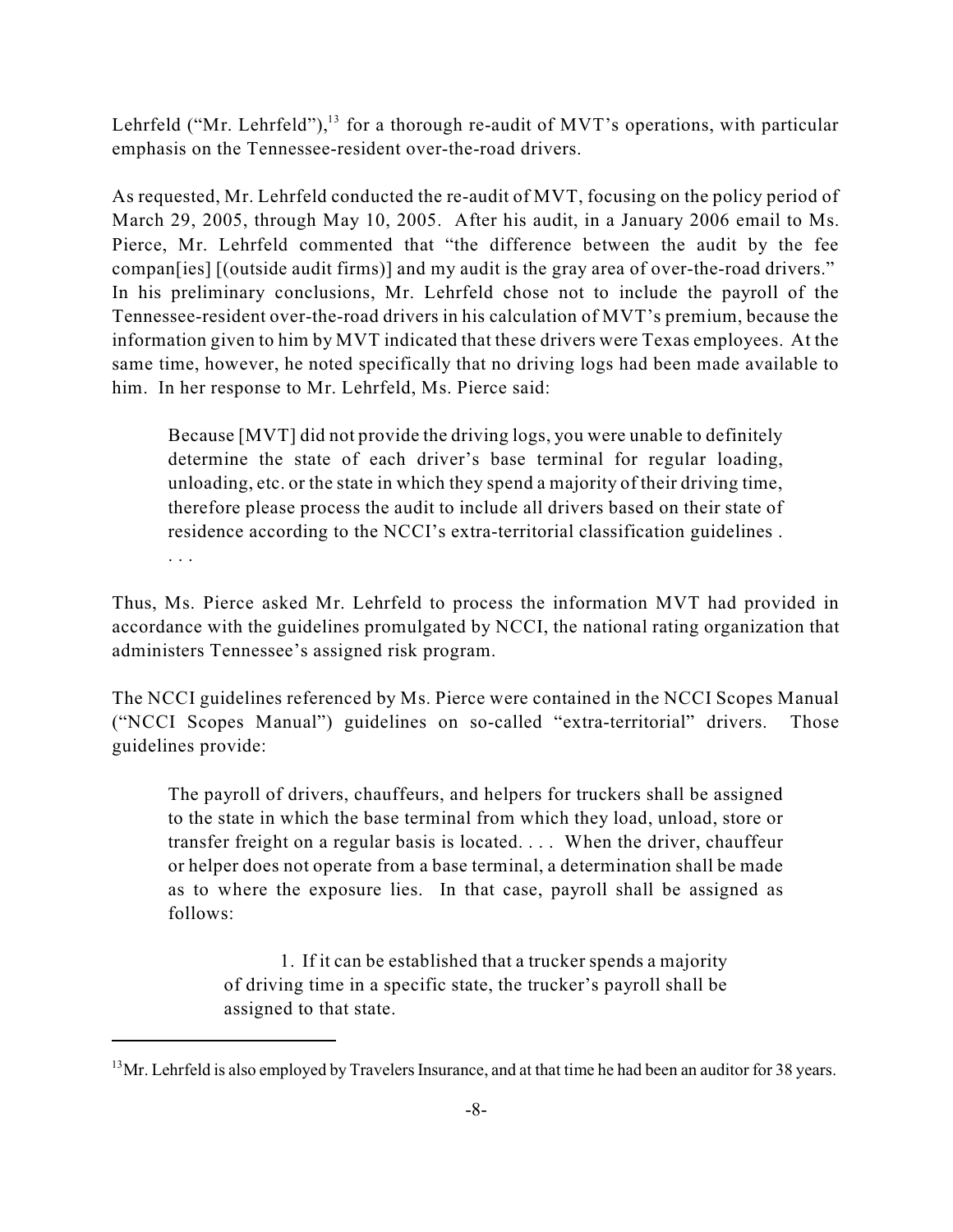2. *If a base terminal or state of majority of driving time cannot be established and a trucker is traveling from his state of residence, payroll shall be assigned to the trucker's state of residence*.

(Emphasis added). Therefore, under these NCCI guidelines, in the absence of information from MVT about the drivers' base terminal or the location where the drivers spent the majority of their driving time, Ms. Pierce determined that those employees should be assigned to their state of residence – Tennessee.

In a follow-up email, Mr. Lehrfeld asked Ms. Pierce to make the decision about whether to include MVT's Tennessee-resident over-the-road drivers in the final premium calculations. Ms. Pierce responded that, "*absent the driving logs*, these individuals are being included based on the [NCCI] extra-territorial classification guidelines for class code 7219."<sup>14</sup> (Emphasis in original).

### *Policy Period 1*

The next month, Ms. Pierce asked Mr. Lehrfeld to conduct another audit of MVT for a different policy period. This audit was to be a complete retrospective premium audit for the first policy period in question in this lawsuit, namely, the period of June 30, 2005, through March 16, 2006 ("Policy Period 1"). To conduct this audit, Mr. Lehrfeld met with MVT's vice president of administration and human resources, Luis Garcia, at MVT's headquarters in Las Cruces, New Mexico. The purpose of Mr. Lehrfeld's meeting was to obtain information about the MVT Tennessee-resident drivers. Mr. Lehrfeld asked Mr. Garcia for employment records and driving logs for the Tennessee-resident over-the-road drivers in order to determine where they spent the majority of their time and where the majority of their loads originated. Mr. Garcia told him that the driving logs were not available because they were maintained at an off-site location. Mr. Garcia explained that MVT treated all of those drivers, as a group, as Texas employees and covered them under the MVT's OB Plan, not the Zurich Policy.

Without the driving logs or other documentation to show the base terminal for MVT's Tennessee-resident over-the-road drivers or where they spent the majority of their driving time, Mr. Lehrfeld again turned for guidance to the NCCI Scopes Manual. Based on the NCCI guidelines, Mr. Lehrfeld assigned the payrolls for those drivers to the state of the drivers' residence, Tennessee. Pursuant to the NCCI guidelines, Mr. Lehrfeld calculated that

 $14$ It is not clear whether MVT was charged with retrospective premiums on the Tennessee-resident over-theroad drivers for that policy period as a result of this audit.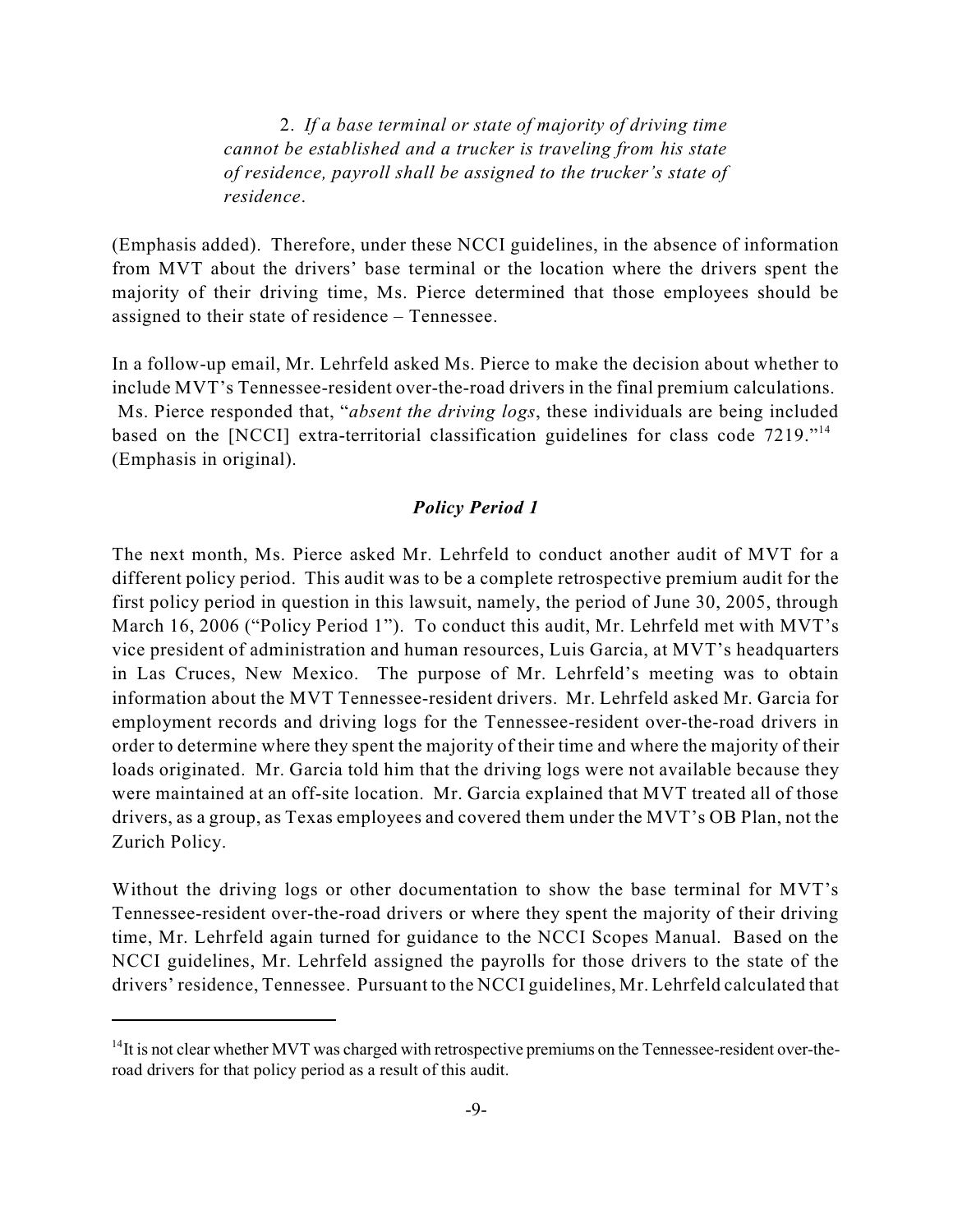MVT owed Zurich Insurance a retrospective premium balance of \$231,534 for Policy Period 1.

MVT refused to pay the retrospective premium balance assessed against it for Policy Period 1. As a result, Zurich Insurance canceled MVT's insurance policy on June 3, 2006.

### *Policy Period 2*

After canceling MVT's workers' compensation insurance coverage, Zurich Insurance directed Mr. Lehrfeld to conduct a cancellation audit for the time period immediately preceding cancellation. This time period is the second policy period involved in this lawsuit, March 17, 2006, through the cancellation date, June 3, 2006 ("Policy Period 2").<sup>15</sup> To accomplish this, on July 13, 2006, Mr. Lehrfeld again met with Mr. Garcia at MVT headquarters in Las Cruces, New Mexico, to discuss the Tennessee-resident over-the-road drivers, with the same result. Not surprisingly, Mr. Lehrfeld reached the same conclusion that, absent the driving logs, the payrolls of all of MVT's Tennessee-resident over-the-road drivers must be included for purposes of calculating MVT's workers' compensation insurance premium. As a result, Mr. Lehrfeld determined that MVT owed Zurich Insurance another \$96,807 in retrospective premiums for Policy Period 2. MVT again declined to pay the assessed premium. This left unpaid a total of \$328,341 in retrospective premiums for both policy periods.

## **Lawsuit**

On March 13, 2008, Zurich Insurance filed this lawsuit against MVT in the Chancery Court for Davidson County, Tennessee. Under the terms of the Zurich Policy, Zurich Insurance sought \$328,341 in retrospective premiums due from MVT for Policy Periods 1 and 2, plus prejudgment interest.

In its answer, MVT denied liability for the retrospective premiums. As an affirmative defense, MVT claimed that Zurich Insurance should be estopped from asserting that an agreement existed to cover the Tennessee-resident over-the-road drivers, because it knew or should have known that it was providing coverage only for MVT's Tennessee administrative and clerical staff, not its drivers. In addition, MVT asserted a counterclaim against Zurich Insurance. The counterclaim alleged that, during the two policy periods at issue, twelve of MVT's Tennessee-resident over-the-road drivers submitted claims to MVT for their on-thejob injuries through MVT's OB Plan. MVT argued that, if it were held liable for extra

<sup>&</sup>lt;sup>15</sup>Policy Period 2 would have expired on March 16, 2007, but it ended prematurely when the Zurich Policy was canceled due to non-payment of the retrospective insurance premium for Policy Period 1.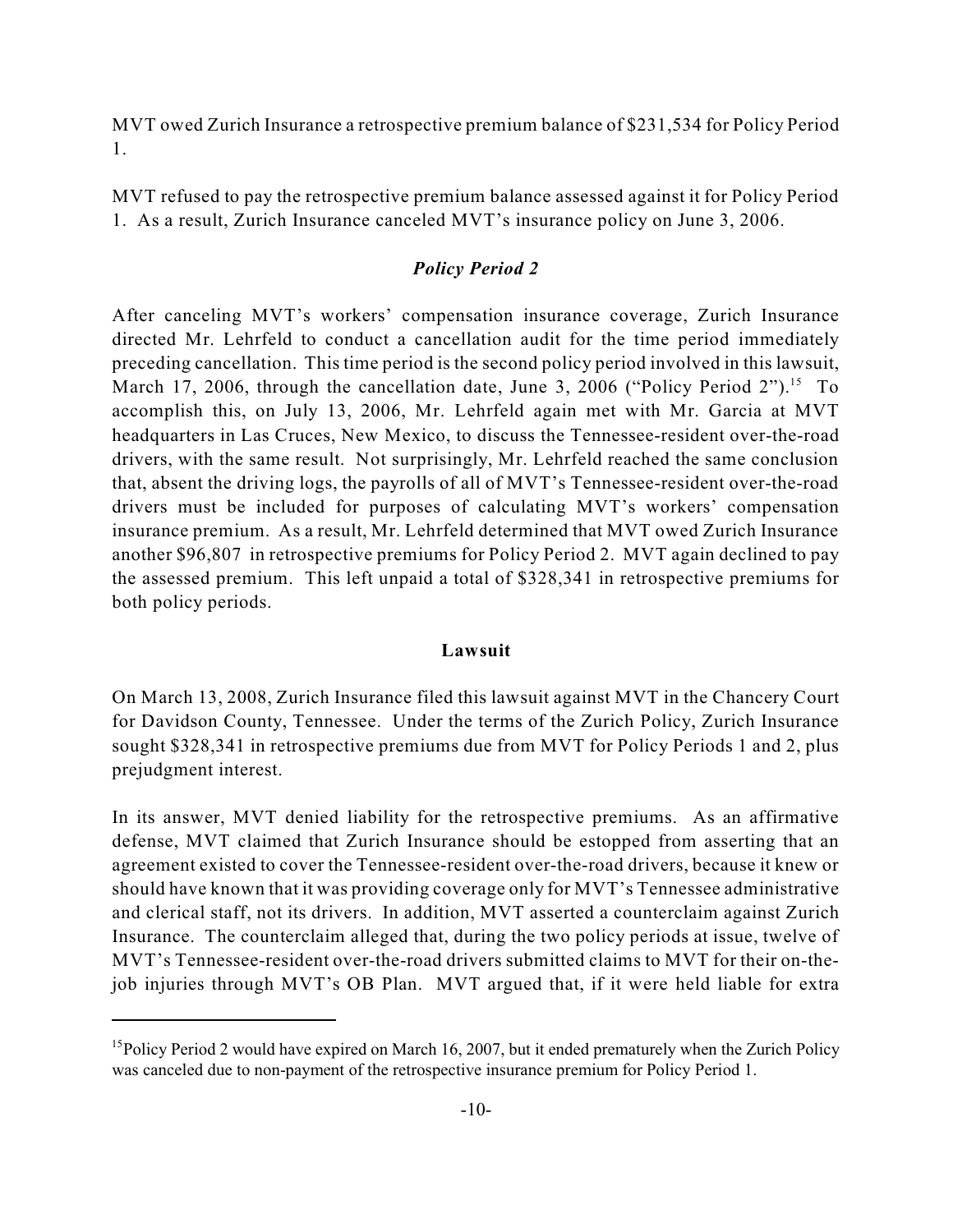retrospective premiums on the Zurich Policy, then the twelve claims filed by those drivers under MVT's OB Plan should have been covered by Zurich Insurance under the Zurich Policy.

After discovery, Zurich Insurance filed a motion for partial summary judgment with regard to MVT's counterclaim. Because it was undisputed that MVT did not report to Zurich Insurance any on-the-job injuries for the twelve subject Tennessee-resident drivers or otherwise present the claims for payment, Zurich Insurance argued, it was impossible for Zurich Insurance to perform under the insurance contract. Therefore, Zurich Insurance contended, it was undisputed that it did not breach the Zurich Policy. In support of this motion, Zurich Insurance attached a statement of undisputed facts, MVT's responses to interrogatories, MVT's answers to requests for admissions, and a copy of the Zurich Policy. MVT's response argued that genuine issues of material fact remained on its counterclaim.

Zurich Insurance then filed a second motion for summary judgment, this one on the allegations in its complaint in chief. The second summary judgment motion claimed that the undisputed facts established that MVT was responsible under the Zurich Policy for paying workers' compensation insurance premiums for its Tennessee-resident over-the-road drivers, because those employees presented a risk of loss to Zurich Insurance under the insurance policy. In support of its motion, Zurich Insurance attached another statement of undisputed facts, the Zurich Policy, the NCCI Scopes Manual Extra-Territorial Provision, and four depositions. 16

MVT'sresponse to Zurich Insurance'ssecond motion forsummary judgment argued that this motion should be denied also because there were genuine issues of material fact for trial. MVT asserted that it had legitimately classified its Tennessee-resident over-the-road drivers as Texas employees during the relevant policy periods. MVT also said that the depositions of Mr. Lehrfeld and Ms. Pierce showed that several factors are considered in determining the state of payroll for a given driver, including the state in which the driver is hired, the state of origin of the driver's paycheck, the state in which the driver spends the majority of his time, and the state in which the driver begins his runs. MVT also argued that it was unclear whether the NCCI guidelines applied in this situation. Even if the NCCI guidelines were applicable, MVT argued, there was a genuine issue of material fact as to the state of payroll for each Tennessee-resident over-the-road driver employed by MVT during the policy period when considered individually, because each employee's circumstances were unique.

<sup>&</sup>lt;sup>16</sup>Zurich Insurance also attached to the motion a copy of an order of the Tennessee Department of Labor and Workforce Development approving a settlement between the Uninsured Employers Fund and MVT related to time periods other than those involved in the lawsuit.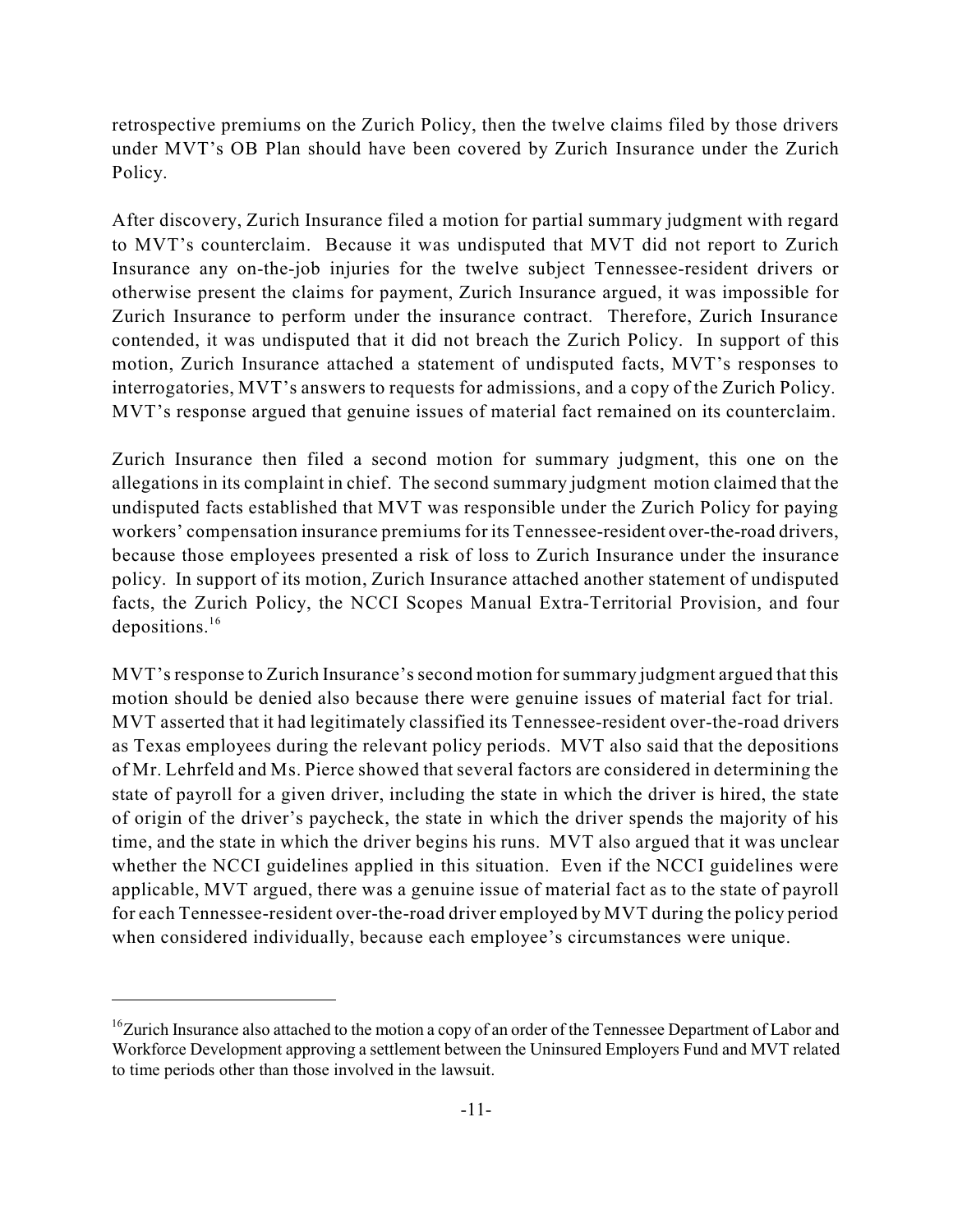# **Trial Court's Decision**

On February 25, 2011, the trial court conducted a hearing on both of Zurich Insurance's motions for summary judgment. At the conclusion of the hearing, the trial court held in favor of Zurich Insurance on both motions.

The trial court first discussed the summary judgment motion on Zurich Insurance's complaint. Initially, the trial court held that the payrolls of MVT's Tennessee-resident overthe-road drivers should have been included in calculating MVT's insurance premium under the Zurich Policy. Applying the guidelines set out in the NCCI Scopes Manual to the undisputed facts, the trial court concluded that the payrolls of all of the Tennessee-resident over-the-road drivers would be included in MVT's premium basis:

[T]he Tennessee resident over-the-road drivers engaged in work for [which] MVT could make Zurich liable under the policy pursuant to the NCCI manual rules.

[MVT] does not dispute that the Tennessee resident over-the-road drivers loaded, unloaded at the Tennessee terminal during the policy period and drove out from the Tennessee terminal. The payroll for these resident – Tennessee resident over-the-road drivers are specifically to be included in the calculation in the premium basis under the NCCI manual rules.

Thus, the trial court granted summary judgment to Zurich Insurance on the claims in its complaint.

The trial court also granted summary judgment in favor of Zurich Insurance on MVT's counterclaim, because it was undisputed that MVT did not report any claims to Zurich Insurance as required under the policy. Therefore, it held, Zurich Insurance had no obligation to cover the claims.

On March 17, 2011, the trial court entered a written order on the motions for summary judgment filed by Zurich Insurance. The order incorporated by reference the trial court's oral ruling, and it expanded on the ruling as well. The order explained that, "as the Zurich Policy is an assigned risk policy, the NCCI manual governs the premium determination at issue," and it quoted pertinent excerpts from the NCCI guidelines. The trial court recited several undisputed facts supporting its conclusion that MVT's Tennessee-resident over-the-road drivers should have been included in the calculation of its retrospective premium:

[A]t all times relevant to this dispute, MVT maintained a terminal [in] Nashville, Tennessee ("Tennessee Terminal"). MVT['s] . . . Tennessee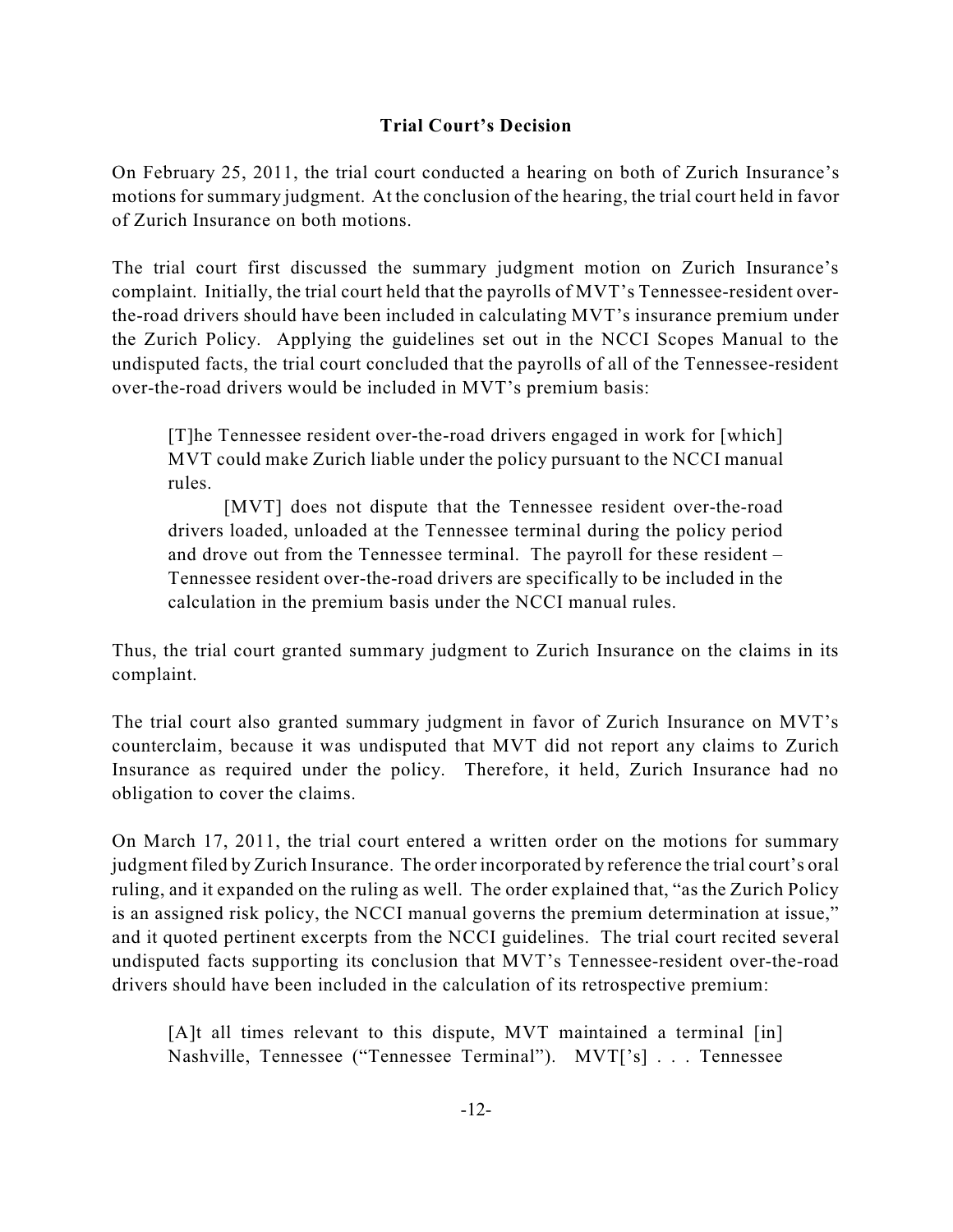resident over-the-road drivers loaded and unloaded at the Tennessee Terminal . . . . [T]hese drivers began and ended their trips on a regular basis at the Tennessee Terminal.

\* \* \*

[T]he over the road drivers were managed by dispatchers who were located in Tennessee. . . . Dispatchers were responsible for making sure trip plans are implemented and drivers return to Tennessee, as scheduled. With the exception of information uploaded to the driver's on board computer, all communications between MVT and these drivers were accomplished through the Tennessee dispatchers. Such communications included the reporting of any on the job injuries. . . . The Tennessee Terminal was the only MVT facility with which the Tennessee drivers visited and communicated on a regular basis.

. . . All applications, interviews, background checks, and driving tests for MVT's Tennessee over the road drivers took place in Tennessee.

Considering these undisputed facts, the order concluded that Zurich Insurance was exposed to risk during the policy periods at issue by MVT's employment of the Tennessee-resident over-the-road drivers, and that Zurich Insurance correctly calculated MVT's retrospective premiums under the Zurich Policy by including the payrolls of these drivers. Finally, the order granted Zurich Insurance summary judgment on MVT's counterclaim.

On April 27, 2011, the trial court entered an agreed final order awarding Zurich Insurance prejudgment interest in the amount of \$99,260.50 and assessing costs against MVT. MVT now appeals.

## **ISSUES ON APPEAL AND STANDARD OF REVIEW**

MVT states the issue on appeal as follows:

Whether the trial court erred in granting a summary judgment declaring that retrospective premiums were owed on a workers' compensation policy for Tennessee resident employees when (1) the guidelines that the court deemed governing are optional and by their own terms do not apply under the facts of this case, (2) there is no material evidence as to where any individual employee was hired or principally worked, (3) evidence regarding general company policies with respect to the location of hiring and supervision is conflicting, and (4) the insured had notified the insurance company of its request to decline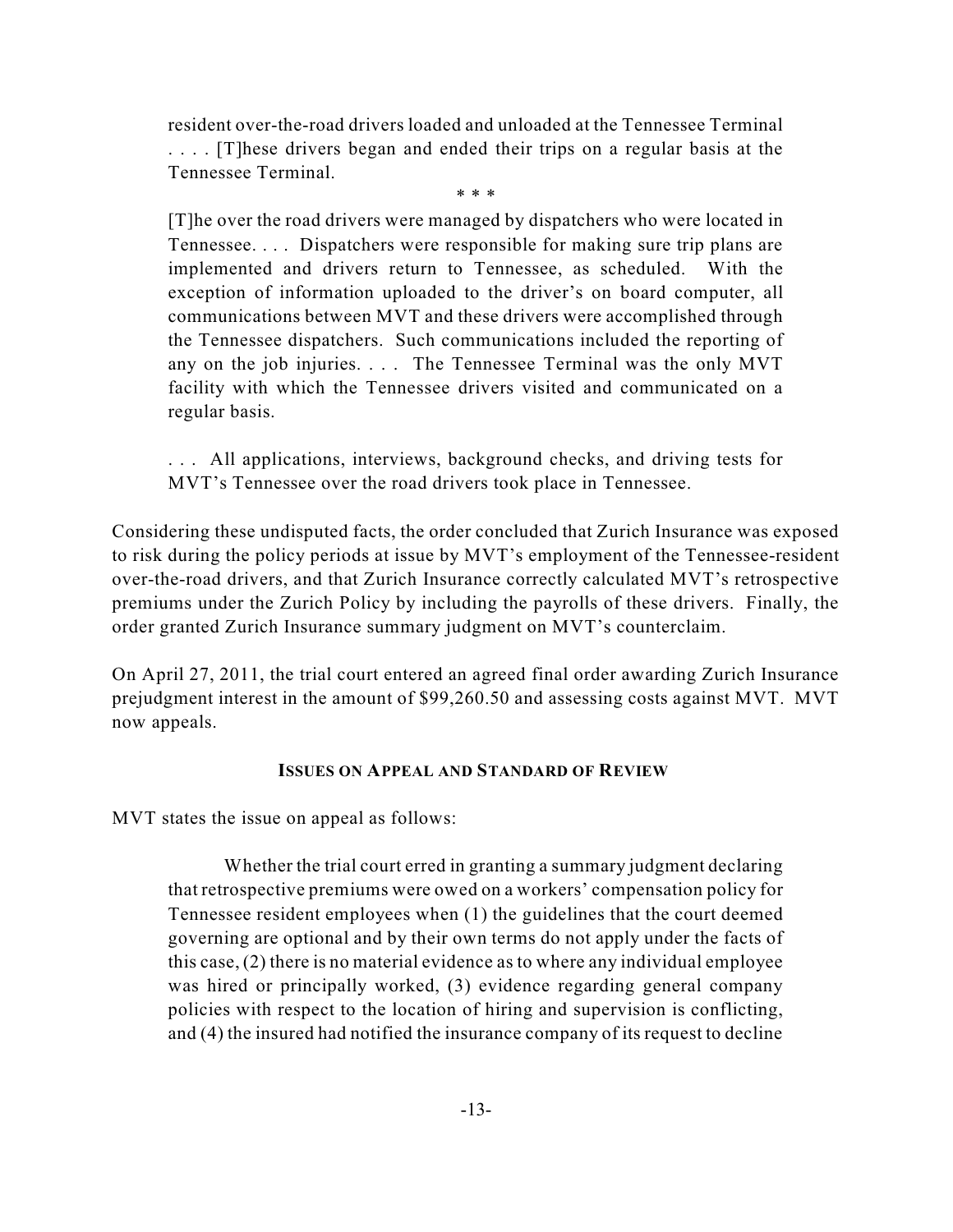coverage for the class of workers at issue and utilize an occupational injury benefit plan?<sup>17</sup>

The resolution of a motion for summary judgment is a matter of law, which we review *de novo*, with no presumption of correctness in the trial court's decision. *Martin v. Norfolk S. Ry. Co.*, 271 S.W.3d 76, 84 (Tenn. 2008). In addressing this issue, "we are required to review the evidence in the light most favorable to the nonmoving party and to draw all reasonable inferences favoring the nonmoving party." *Id.* (citing *Staples v. CBL Assocs., Inc.*, 15 S.W.3d 83, 89 (Tenn. 2000)).

A motion for summary judgment should be granted only "if the pleadings, depositions, answers to interrogatories, and admissions on file, together with the affidavits, if any, show that there is no genuine issue as to any material fact and that the moving party is entitled to a judgment as a matter of law." Tenn. R. Civ. P. 56.04. In filing a motion for summary judgment, the initial task of the party bearing the ultimate burden at trial is to "produce evidence for all unadmitted elements of the claim or defense, and the evidence must be such that, if uncontradicted, no reasonable jury could find against the movant and the movant would be entitled to a directed verdict at trial." Robert Banks Jr. & June F. Entman, *Tennessee Civil Procedure* § 9-4(m) (3d ed. 2009) (emphasis added); *see Milan Box Corp. v. Hardy*, No. W2006-02478-COA-R3-CV, 2007 WL 2790680, at \*8-9 (Tenn. Ct. App. Sept. 26, 2007). Thus, a plaintiff-movant cannot be granted summary judgment unless it "establishes both the elements of his claim and the invalidity of all asserted defenses." *Milan Box Corp.*, 2007 WL 2790680, at \*9 (citing *Tennessee Civil Procedure, supra,* § 9-4(m)); *see Heatherly v. Campbell Co. Sch. Bd.*, No. 03A01-9505-CH-00155, 1995 WL 491002, at \*2 (Tenn. Ct. App. Aug. 18, 1995).

The interpretation of a contract is a question of law, subject to *de novo* review, with no presumption of correctness in the trial court's conclusion. *Allstate Ins. Co. v. Tarrant*, 363 S.W.3d 508, 527 (Tenn. Ct. App. 2012). Likewise, the interpretation of a statute is an issue of law subject to *de novo* review. *Nye v. Bayer Cropscience, Inc.*, 347 S.W.3d 686, 694 (Tenn. 2011).

#### **ANALYSIS**

On appeal, MVT's primary argument is that the employment status of the disputed Tennessee-resident over-the-road drivers must be determined on a case-by-case basis for

 $17$ In the argument section of MVT's appellate brief, the issues are framed somewhat differently from the Statement of the Issue in the brief. Ultimately the difference is not material to our analysis. MVT does not appeal the trial court's grant of summary judgment on MVT's counterclaim.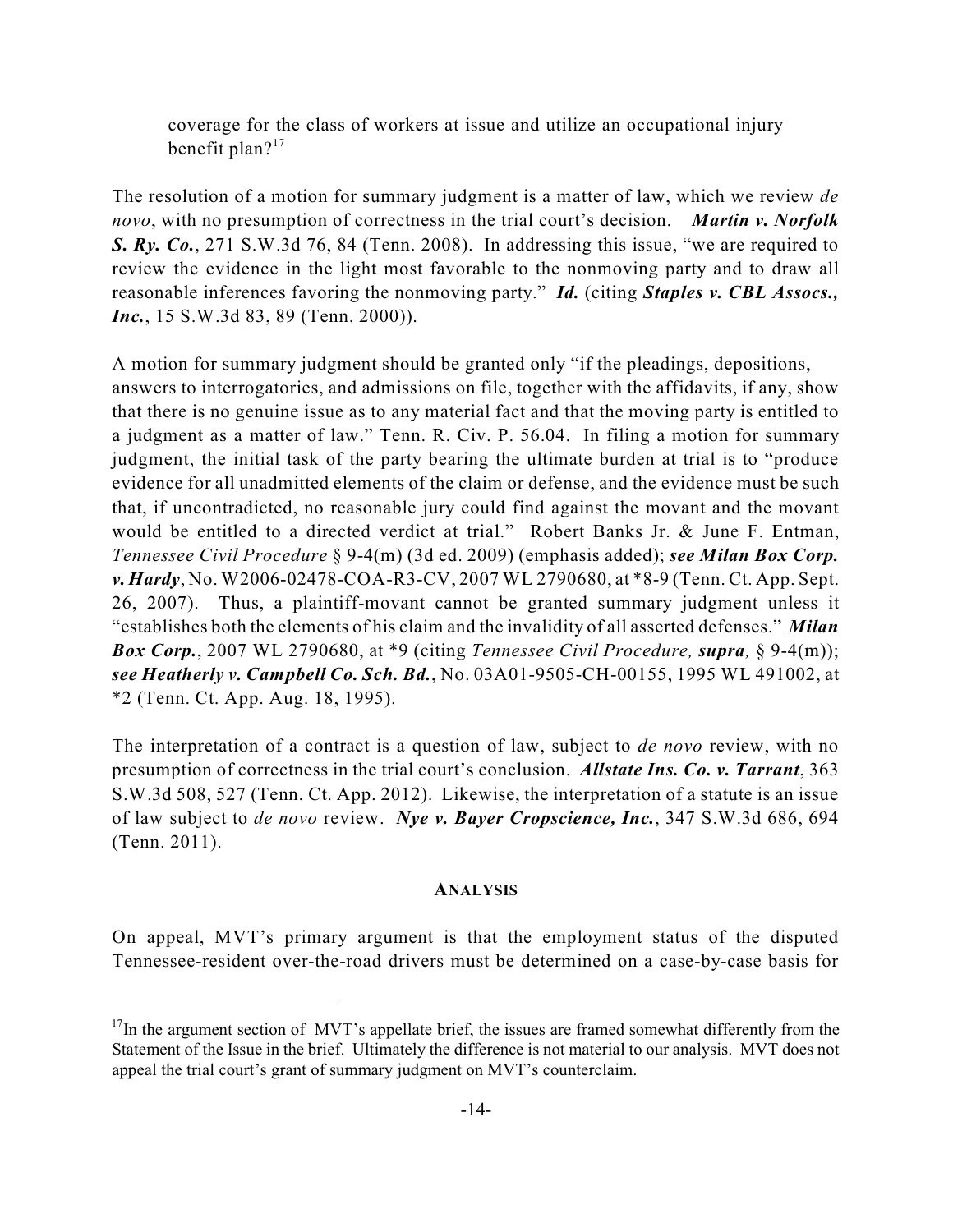each driver, because the circumstances for each are different. Only after that is done, MVT argues, may the court determine if Zurich Insurance correctly calculated the retrospective workers' compensation insurance premium owed by MVT, if any. Because Zurich Insurance has not presented undisputed evidence as to individual drivers, MVT contends, issues of material fact remain, and Zurich is not entitled to summary judgment. MVT also insists that the trial court erred in relying on the NCCI guidelines, because they are only guidelines and are not applicable here because Zurich Insurance had its own guidelines.

In response, Zurich Insurance insists that MVT never argued to the trial court that the employment status of the disputed drivers must be ascertained on a case-by-case basis for each individual driver, and so MVT is precluded from making this argument on appeal. It contends that, for insurance policies that provide for retrospective premiums, the burden is on the insured to establish that an employee should be excluded from the premium calculation. Zurich Insurance emphasizes that the Zurich Policy covered employees who presented an arguable workers' compensation risk, so Zurich Insurance correctly calculated MVT's retrospective premium on that basis. It maintains that reference to the NCCI guidelines was appropriate under the Zurich Policy.

At heart, this is a contractual dispute in which we are called upon to interpret each party's obligation under the Zurich Policy. Insurance policies are contracts subject to the traditional rules of contractual interpretation. *See King*, 2006 WL 2792159, at \*5. The "cardinal rule" of contract interpretation is to ascertain the intent of the parties and to effectuate that intent consistent with applicable legal principles. *Frizzell Constr. Co. v. Gatlinburg, L.L.C.*, 9 S.W.3d 79, 85 (Tenn. 1999). When interpreting a contract, our role is to ascertain the intention of the parties "based on the ordinary meaning of the language contained within the four corners of the contract." *84 Lumber Co. v. Smith*, 356 S.W.3d 380, 383 (Tenn. 2011). If the language is unambiguous, the contract must be interpreted as written, and the words expressing the parties' intentions should be given the usual, natural, and ordinary meaning. *Pitt v. Tyree Org.*, 90 S.W.3d 244, 252 (Tenn. Ct. App. 2002).

Because the Zurich Policy is a contract for workers' compensation insurance, we must interpret the policy in a manner that is consonant with Tennessee's workers' compensation laws. Consequently, a brief overview of Tennessee's workers' compensation statutes and caselaw is in order.

Generally, the Tennessee Workers' Compensation Law requires all employers with five or more employees, with certain exceptions, to provide workers' compensation coverage for their employees. Tenn. Code Ann. § 50-6-106(5); *see King*, 2006 WL 2792159, at \*4; *Jo Ann Forman, Inc. v. Nat'l Council on Comp. Ins., Inc.*, 13 S.W. 365, 366 (Tenn. Ct. App. 1999). "Workers' compensation insurance policies are contracts between the insurer and the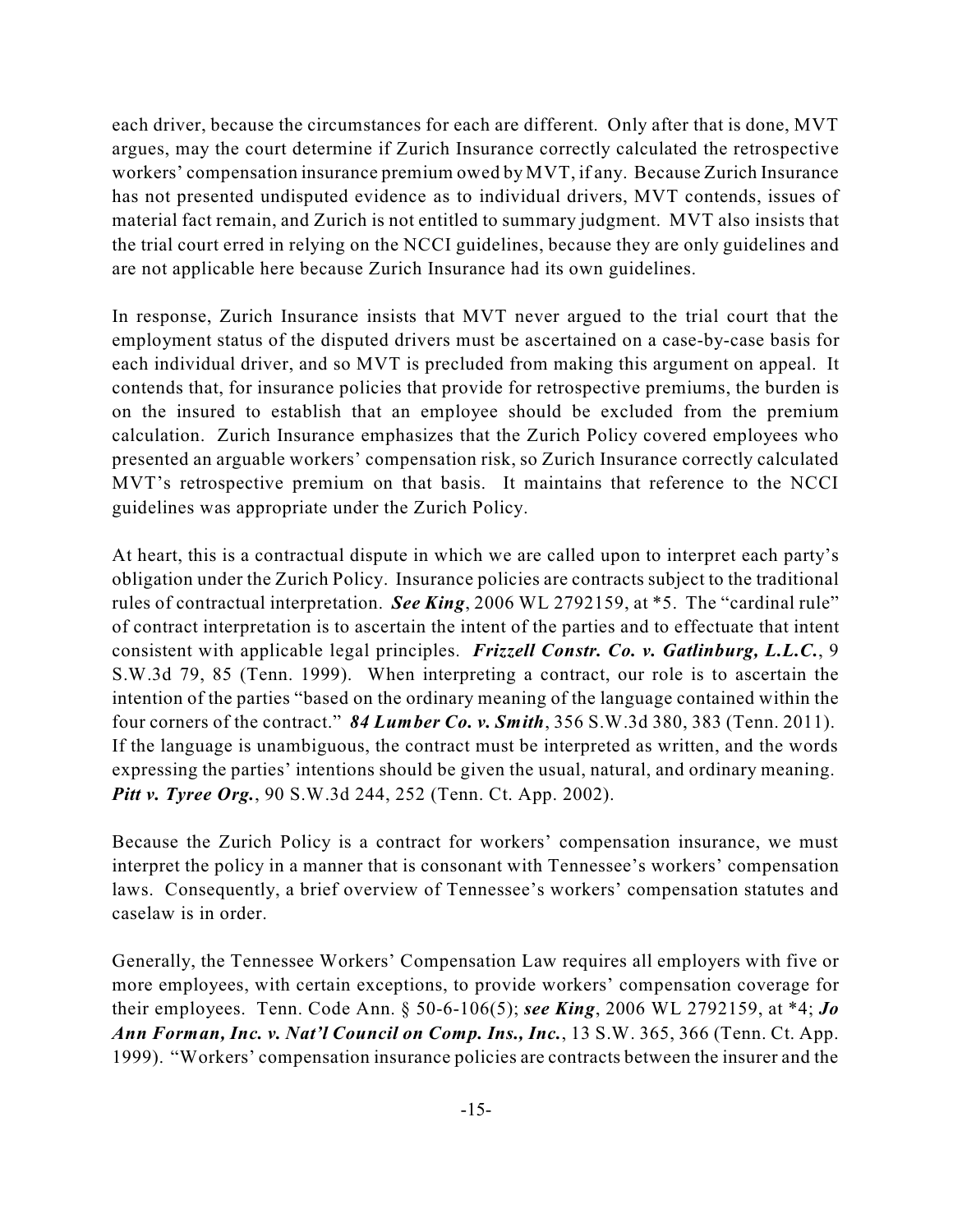employer, by which the insurer, in return for a premium, agrees to indemnify the employer against all liabilities arising under the workers' compensation law." *Jo Ann Forman,* 13 S.W.3d at 366. "[T]he provisions of the Workers Compensation Law must be read into every policy of workers compensation insurance." *King*, 2006 WL 2792159, at \*5; *see Hartford Underwriters Ins. Co. v. Penney*, No. E2009-01330-COA-R3-CV, 2010 WL 2432058, at \*4 (Tenn. Ct. App. June 17, 2010) ("In Tennessee, any inquiry into an individual's employment status for workers' compensation insurance coverage necessarily is guided by overlapping state workers' compensation law.").

Workers' compensation insurance policies must be construed in light of the purpose of the workers' compensation statutes. "The purpose of the Workers Compensation Law . . . is to provide a reliable and equitable remedy to workers who are injured on the job, while limiting the liability to which the employer is exposed." *King*, 2006 WL 2792159, at \*4. To further that purpose, an employer whose operations fall within the scope of the law must either maintain a policy of insurance to secure *any possible workers' compensation liability* or, alternatively, meet the stringent financial requirements necessary to maintain the status of a self-insured employer. *See id.*; *see also Penney*, 2010 WL 2432058, at \*4.

On appeal, MVT does not dispute that it is covered by Tennessee's Workers' Compensation Law, nor does MVT dispute that it is required to maintain an insurance policy "to secure any possible workers' compensation liability."<sup>18</sup> MVT in fact procured the Zurich Policy in order to comply with this statutory obligation. The question on appeal centers on whether MVT owes retrospective insurance premiums on the policy based on the payrolls of the Tennesseeresident over-the-road drivers.

We note that the retrospective rating provision in the Zurich Policy is a standard provision in workers' compensation insurance policies. These provisions are based on the reality that "any number of employees may be hired or terminated while the policy is in effect, thus increasing or decreasing the amount of risk to which the insurer is exposed." *King*, 2006 WL 2792159, at \*6. As demonstrated in this case, however, the retrospective rating method of premium computation requires cooperation between the insurance company and the insured employer. Both the insurance company and the insured employer have responsibilities in the required retrospective premium audit. When disputes arise, given that the purpose of the Workers' Compensation Law is to provide a reliable remedy for injured workers, the burden is on the insured employer to establish that its workers should be excluded from premium consideration. One commentator has explained:

 $18$ MVT does not claim that it met the financial requirements to be a self-insured employer.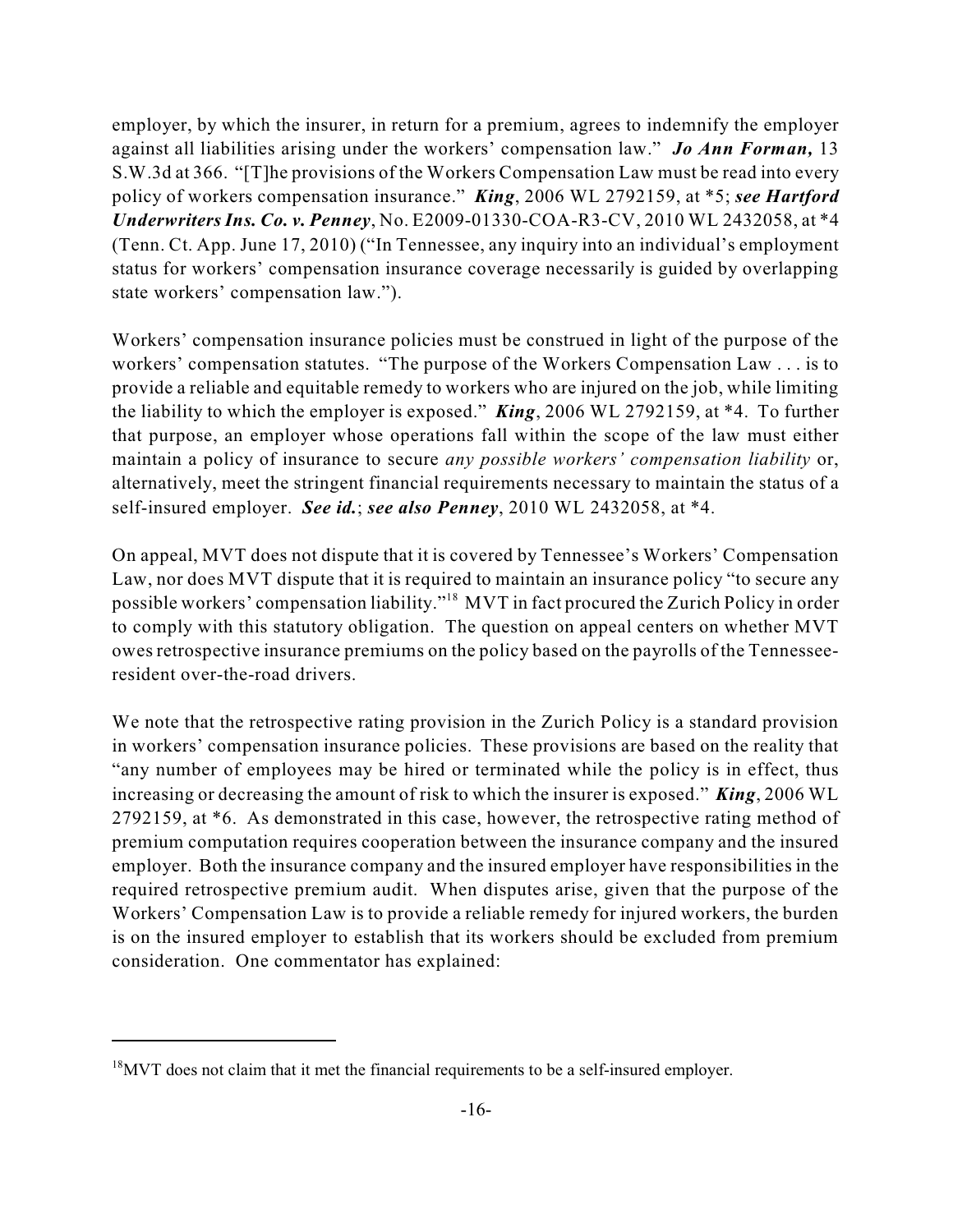In most retrospective rate situations, the insured is required to provide the insurer with various documentation. If the information isincorrect, the insured runs the risk of having the insurance cancelled.

Disputes may arise between the parties over the particular factors employed in calculating the retrospective rate. For example, the parties may disagree about the actual number of employees of the insured, whether particular goods were excluded from coverage, and whether the insurer lost the right to claim a particular loss item. Should one or more of these factors be called into question, the burden ordinarily falls on the insured, who usually has custody of the relevant information, to establish that it should be excluded from premium consideration.

5 *Couch on Ins*. *3d*, *supra*, § 69:15 (footnotes omitted). In a retrospective premium audit, the issue is not whether the worker would have certainly been covered had he filed a claim on the insurance policy; rather, the audit is an after-the-fact analysis designed "to examine the actual risk which [the insurance company] undertook during the policy period." *Royal Ins. Co. v. R&R Drywall, Inc.*, No. M2002-00791-COA-R3-CV, 2003 WL 21302983, at \*4 (Tenn. Ct. App. June 6, 2003) (quoting the trial court decision).

The parties have cited no Tennessee case in which an insurance carrier sought retrospective premiums for an insured's extraterritorial employee residing in Tennessee, and we have found none. On several occasions, however, this Court has addressed an insurance carrier's demand for retrospective premiums from an insured employer based on their employment of subcontractors, where the insured employer claimed that the subcontractors were independent contractors, not included in the calculation of the insured's workers' compensation insurance premium. A review of those cases is helpful to our analysis.

In *CNA (Continental Casualty) v. King*, the insured, Mr. King, owned and operated a roofing business. *King*, 2006 WL 2792159, at \* 1. Mr. King had no employees, but instead used subcontractors almost exclusively to perform the roofing work on his jobs. For the roofing job in question, Mr. King was required to furnish proof of workers' compensation insurance. To fulfill this requirement, Mr. King purchased a workers' compensation policy from the plaintiff insurance company. Like the policy in the instant case, the policy in *King* provided for a retrospective rating method of determining premiums at the expiration of the policy period. *Id.* at \*2. The policy required Mr. King to pay an insurance premium for all employees and uninsured subcontractors, with the proviso that he could avoid that obligation if he provided proof to the plaintiff insurance company "that the employers of these persons lawfully secured their workers compensation obligation." *Id.* at \*1.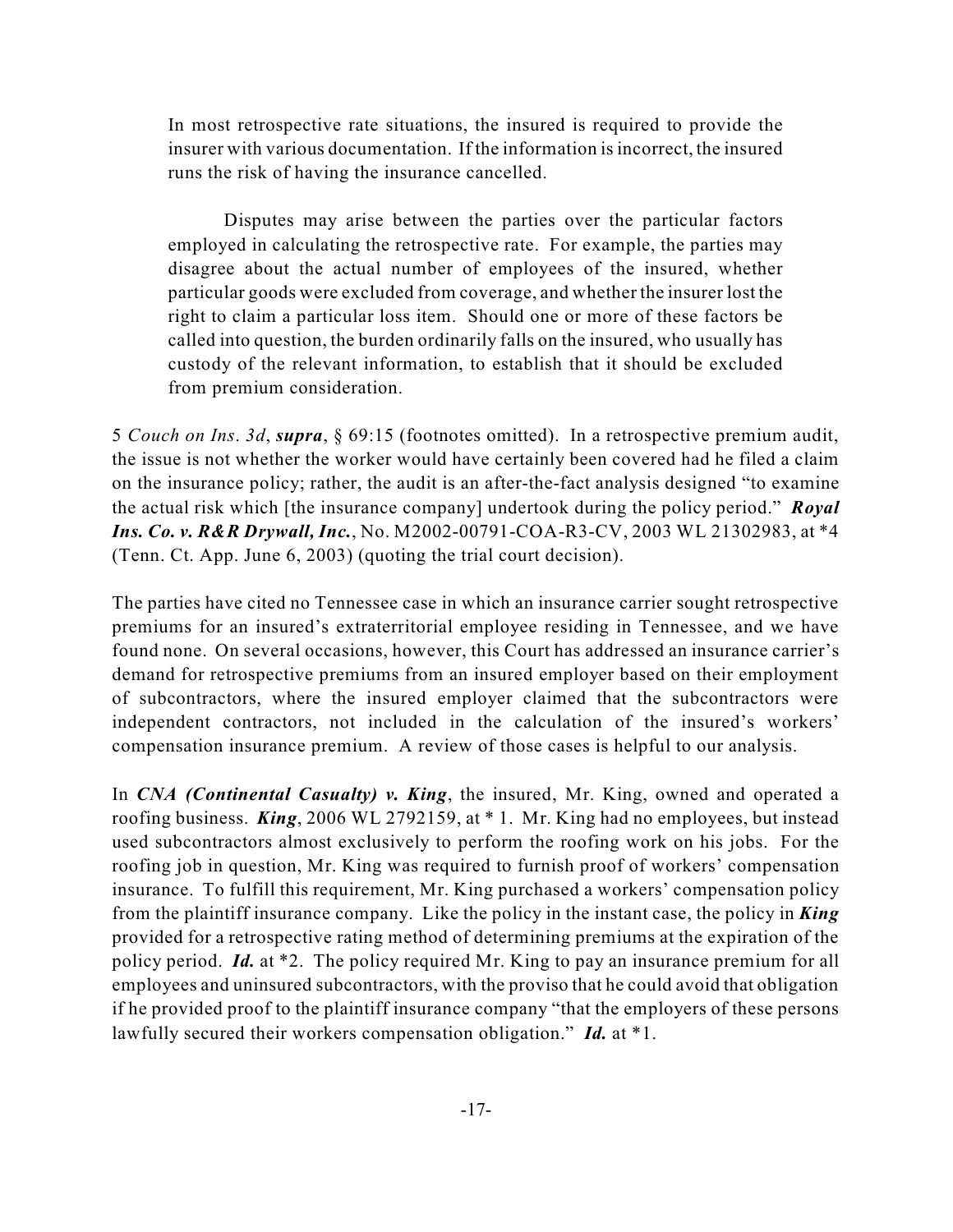To obtain the insurance coverage, Mr. King filled out a questionnaire for the plaintiff insurance company. The questionnaire asked, among other things, whether he would be using subcontractors for the roofing job at issue. Mr. King did not answer in the affirmative. Despite this, Mr. King in fact used six subcontractors on the job. He did not pay insurance premiums for the six uninsured subcontractors he used, and did not identify them as employees or uninsured subcontractors in the questionnaire.

When the plaintiff insurance company performed an audit, it learned that Mr. King had employed the subcontractors but did not identify them in the questionnaire. The insurance company promptly cancelled the policy. After a retrospective premium audit, the insurance company assessed Mr. King an additional premium of \$14,790, based on his employment of the uninsured subcontractors. Mr. King refused to pay, and the insurance company filed a lawsuit to collect the premium. *Id.* at \*2.

At trial, Mr. King testified that he did not pay additional premiums for the six subcontractors because he believed that they were independent contractors for whom he was not required to maintain workers' compensation coverage. *Id.* at \*3. After a trial, the trial court made a finding of fact that Mr. King's workers were, in fact, independent contractors. However, it also observed that the issue was not clear cut and that "it would have taken a lawsuit to establish the true status of the workers." *Id.* at \*4. The trial court concluded that the insurance company "would have been required by its contract to defend such a suit in any case, and that the suit could have gone either way with regard to the status of these employees." *Id.* Moreover, the insurance contract provided a means by which Mr. King could have legitimately excluded those workers from coverage under Mr. King's policy by providing proof that the workers' employers had secured their workers' compensation obligation — but he did not do so. Therefore, because the insurance company had been exposed to liability on account of Mr. King's workers, the trial court granted the insurance company's claim for retrospective premiums. *Id.* Mr. King appealed.

On appeal, Mr. King's main argument was that the evidence established that the six workers were independent contractors, not employees. In response, the insurance company argued that, had one of the workers filed an on-the-job injury claim against Mr. King, the insurance company would have been required "to defend against the claim, to bear the risk that the worker would be found to be a statutory employee under Tenn. Code Ann. § 50-6-113, and to pay whatever benefits the worker was entitled to." *Id.* at \*7. Thus, the insurance company argued, it bore "the risk to defend any claim brought by a worker on the job site even if that defense was to prove the injured worker was an independent contractor." Therefore, the insurance company contended, it had had a risk of loss for these workers during the policy period. *Id.* The appellate court agreed, concluding that the insurance company was justified in including in the premium base the payroll of the subcontractors, particularly in light of the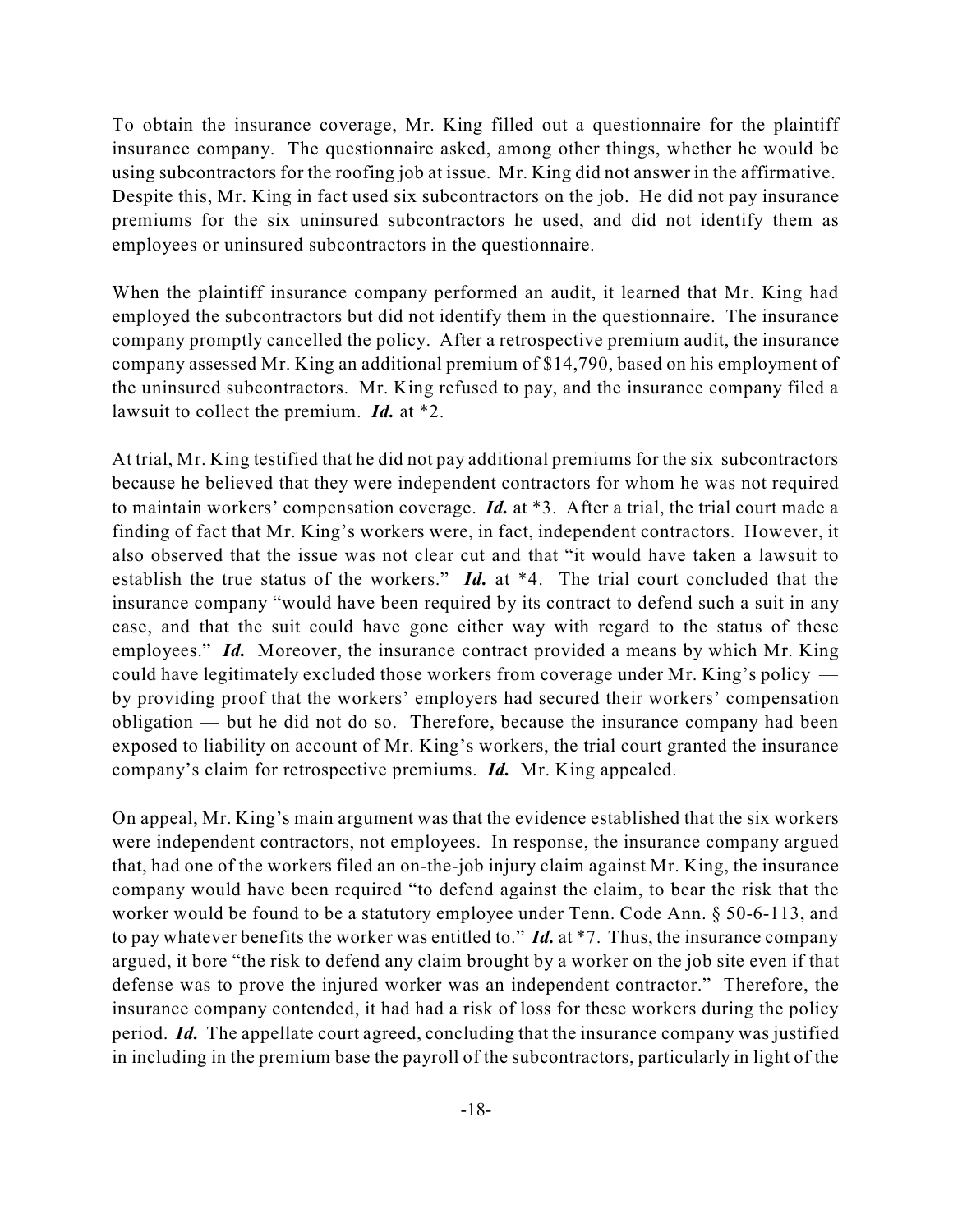fact that Mr. King could have avoided the assessment by providing the necessary information to the insurance company. *Id.*

Retrospective insurance premiums were also considered in *Hartford Underwriters Ins. Co. v. Penney*, in which Mr. Penney, a home builder, purchased a workers' compensation policy from the plaintiff insurance company. *Penney*, 2010 WL 2432058, at \*1. Mr. Penney paid a premium only for himself for the one-year period of the policy, and he filed no claims during that time. During the policy period, Mr. Penney had used three subcontractors in the construction of a home.<sup>19</sup> Those workers had signed I-18 forms, swearing that they did not want to be covered under Mr. Penney' workers' compensation policy.<sup>20</sup> Based on these I-18 forms, Mr. Penney did not pay a workers' compensation insurance premium for those workers. *Id.* at \*1 & n.2. In its subsequent retrospective premium audit, the insurance company determined that premiums were due for these workers and assessed Mr. Penney accordingly. Mr. Penney refused to pay, relying on the I-18 forms and his characterization of the workers as independent contractors. The insurance company sued Mr. Penney for the retrospective premiums. *Id.* at \*3.

At trial, Mr. Penney testified in support of his assertion that the three workers were independent contractors, not employees, insisting that he did not control any aspect of their work. Describing the issue as a "close case" on the facts, the trial court concluded that the workers were employees, not independent contractors. Accordingly, it granted the insurance company's claim for retrospective premiums. *Id.* at \*4. Mr. Penney appealed.

On appeal, the appellate court noted the established rule that any doubt as to a worker's status must be resolved in favor of finding that the worker is an employee who is entitled to workers' compensation insurance coverage. *Id.* at \*4-5; *see Armstrong v. Spears*, 393 S.W.2d 729, 731 (Tenn. 1965). It reasoned: "The workers' compensation law is to be 'rationally but liberally construed to promote and adhere to the Act's purposes of securing

 $19A$  fourth subcontractor was also used, but he did not file an I-18 form, and it was undisputed that he was an employee and that Mr. Penney owed an additional premium payment for the subcontractor. *Penney*, 2010 WL 2432058, at *\**1.

<sup>&</sup>lt;sup>20</sup> According to the *King* court, I-18 forms are actually titled "Election of Non-Coverage by Sub-Contractor" and must be signed by both the subcontractor and the general contractor. Although they provide a mechanism whereby a subcontractor can waive his own right to be covered by the Workers' Compensation Law, the form itself states that he cannot waive the rights of his employees. *King*, 2006 WL 2792159, at \*2 & n.3. The insurance policy in *Penney* contained a provision stating that an I-18 form was "simply a statement of your intention not to cover these individuals. It is not a form recognized in the Tennessee Workers' Compensation Law and it does not resolve the fundamental issue of whether these individuals are working for you as sole proprietors/partners or as employees." *Id.* at \*2.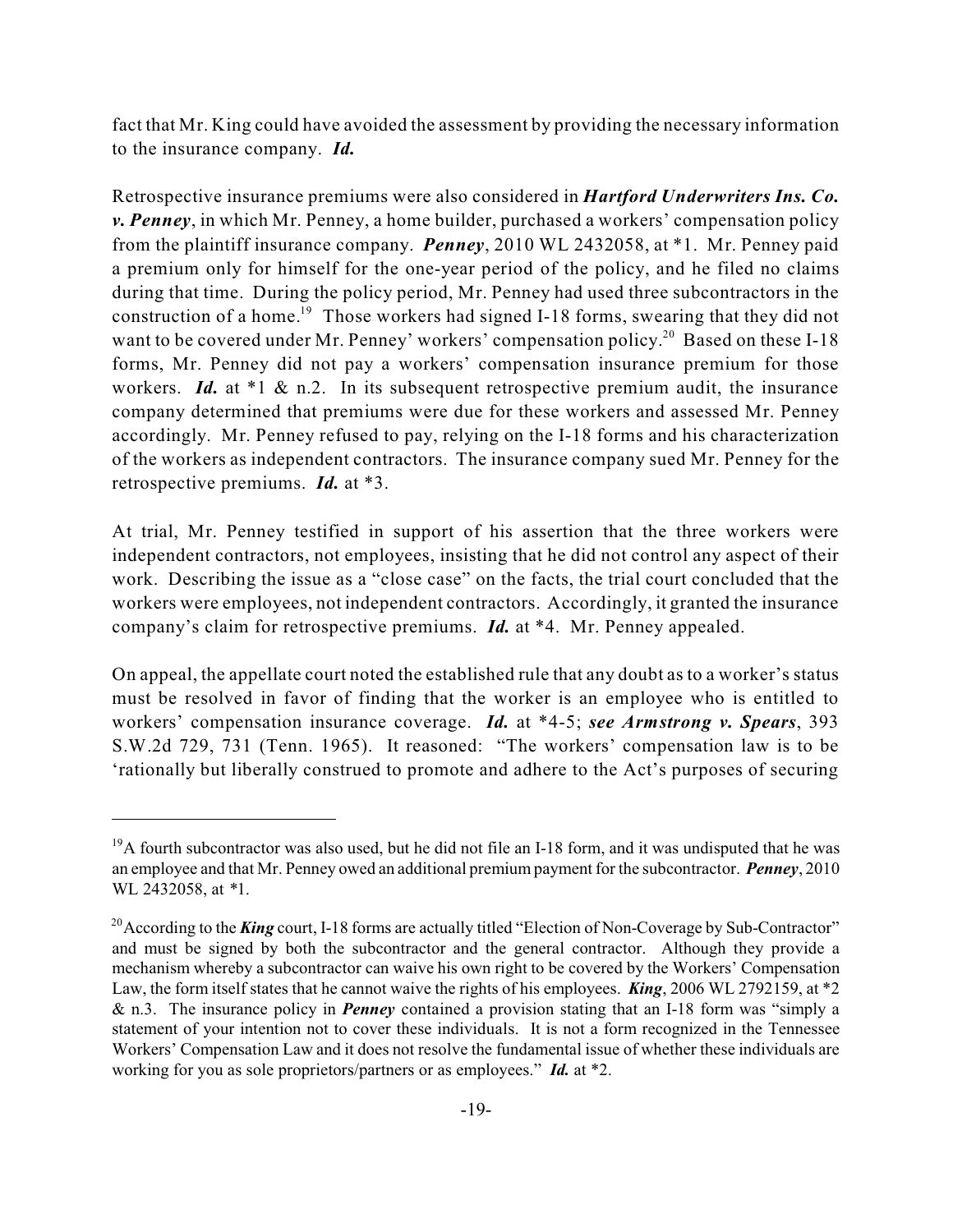benefits to those workers who fall within its coverage.'" *Penney*, 2010 WL 2432058, at \*6 (quoting *Hodge v. Diamond Container Gen., Inc.*, 759 S.W.2d 659, 664 (Tenn. 1988)). Given this liberal construction, the appellate court affirmed the trial court's factual finding that the three workers involved were employees, not independent contractors.

The appellate court in *Penney* then discussed the effect of the I-18 forms executed by the workers. It noted the language in Tennessee Code Annotated § 50-6-114(a), stating: "No contract or agreement . . . shall in any manner operate to relieve any employer in whole or in part of any obligation created by this chapter . . . ." *Id.* at \*7. It stated that the contractors' liability for premiums was not determined by the workers' employment relationship or the execution of an I-18 Form, but rather, it was determined by the insurance contract itself. *Id.* at 8. Applying the reasoning in *King*, the *Penney* court held that the insurance carrier's potential liability under the policy was "a sufficient basis for enforcing [the insurance carrier's] additional premium assessments." *Id.* at \*9. The appellate court observed: "If any of these workers had been injured on the job, they could have submitted a claim for workers' compensation that Mr. Penney would have had to answer as the arguable employer, irrespective of the executed I-18 Forms." *Id.* The insurance company "undertook the risk during the policy period, including the risk that it would have to defend Mr. Penney as the insured in a suit to establish a definitive determination as to the employment relationship between Mr. Penney with the injured worker." *Id.* On this basis, the appellate court affirmed the trial court's decision, holding Mr. Penney liable for the retrospective premiums.

*King* and *Penney* are instructive in our review of Zurich Insurance's claim for retrospective insurance premiums. Both cases emphasize that, where the insurance company was exposed to the risk of defending a workers' compensation lawsuit filed by a worker, even if only to litigate the worker's status, the assessment of retroactive premiums was warranted under the insurance contract. *Penney*, 2010 WL 2432058, at \*5; *King*, 2006 WL 2792159, at \*7-8; *see also Hodge*, 759 S.W.2d at 664.

Against this backdrop, we turn to the facts in the case at hand. As this is a contractual dispute, we focus on the terms of the contract – the Zurich Policy. It provides that the "premium includes payroll . . . during the policy period for the services of" MVT's employees and "[a]ll other persons engaged in work that could make us liable" for workers' compensation benefits. Therefore, consistent with *King* and *Penney*, the evidence need not show definitively that the disputed employees were in fact Tennessee drivers who were entitled to workers' compensation benefits under Tennessee law. Under the Zurich Policy, the issue is whether Zurich Insurance "could" have been liable for workers' compensation benefits for the Tennessee-resident over-the-road drivers.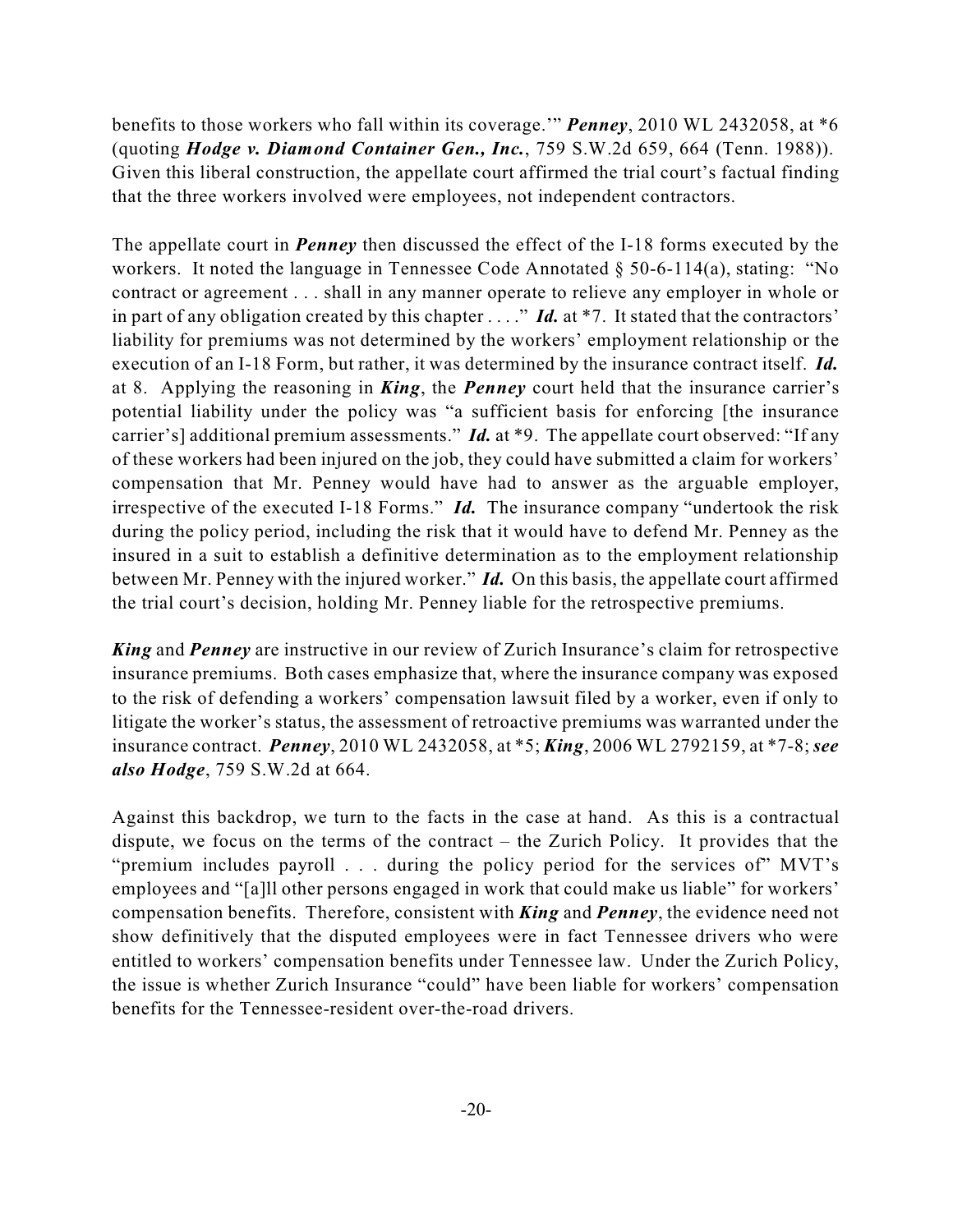Next we look at the parties' duties and responsibilities under the Zurich Policy. Paragraph E states explicitly that MVT'sinitial insurance premium is "an estimate," and that "[t]he final premium will be determined after this policy ends by using the actual, not the estimated, premium basis and the proper classifications and rates that lawfully apply to the business and work covered by this policy." Paragraph G of the Zurich Policy authorizes Zurich Insurance to "examine and audit" MVT's records and use the "[i]nformation developed by audit . . . to determine final premium."

MVT has duties under the contract as well. The Zurich Policy states that MVT must "keep records of information needed to compute premium." MVT must "provide [Zurich Insurance] with copies of those records when [it] ask[s] for them" and "let [Zurich Insurance] examine and audit all [of MVT's] records that relate to this policy." Numerous types of records are specified in the policy.

In sum, under the Zurich Policy, MVT is required to keep pertinent records and provide them to Zurich Insurance for audit. Zurich Insurance, in turn, determines the final premium based on the records provided to it by MVT. If Zurich Insurance uses methodology to determine the premium that is congruent with the policy and consistent with the records and information furnished by MVT, it has complied with its contractual obligation. If so, MVT owes the premium assessed.

We consider first MVT's arguments on Zurich Insurance's use of the NCCI guidelines in determining whether the payroll of the disputed drivers should be included in the premium calculation. MVT appears to argue that (1) the trial court erred in holding that the NCCI guidelines govern the issue, (2) the Zurich Policy says that the premium will be determined by Zurich Insurance's rules, so use of the NCCI guidelines was not permissible, and (3) there is a question of fact for trial as to whether the NCCI guidelines apply.

We respectfully disagree as to all of these arguments. The issue is not whether the NCCI guidelines "govern" the issues in the case. The issue is whether Zurich Insurance was permitted under the Zurich Policy to use the NCCI guidelines in its premium calculation. The Zurich Policy states: "All premiums for this policy will be determined by our manuals of rules, rates, rating plan and classifications." We do not read this as prohibiting Zurich Insurance from consulting the guidelines of NCCI, a national rating organization, to determine whether Zurich Insurance "could" be held liable for workers' compensation benefits for the disputed workers. We note that the same section of the Zurich Policy states specifically that "[i]nsurance rate service organizations" also have the right to examine and audit MVT's records for premium purposes. In its appellate brief, MVT itself refers to the NCCI guidelines as "optional." Zurich Insurance's use of the NCCI guidelines in this case is not contrary to the insurance contract.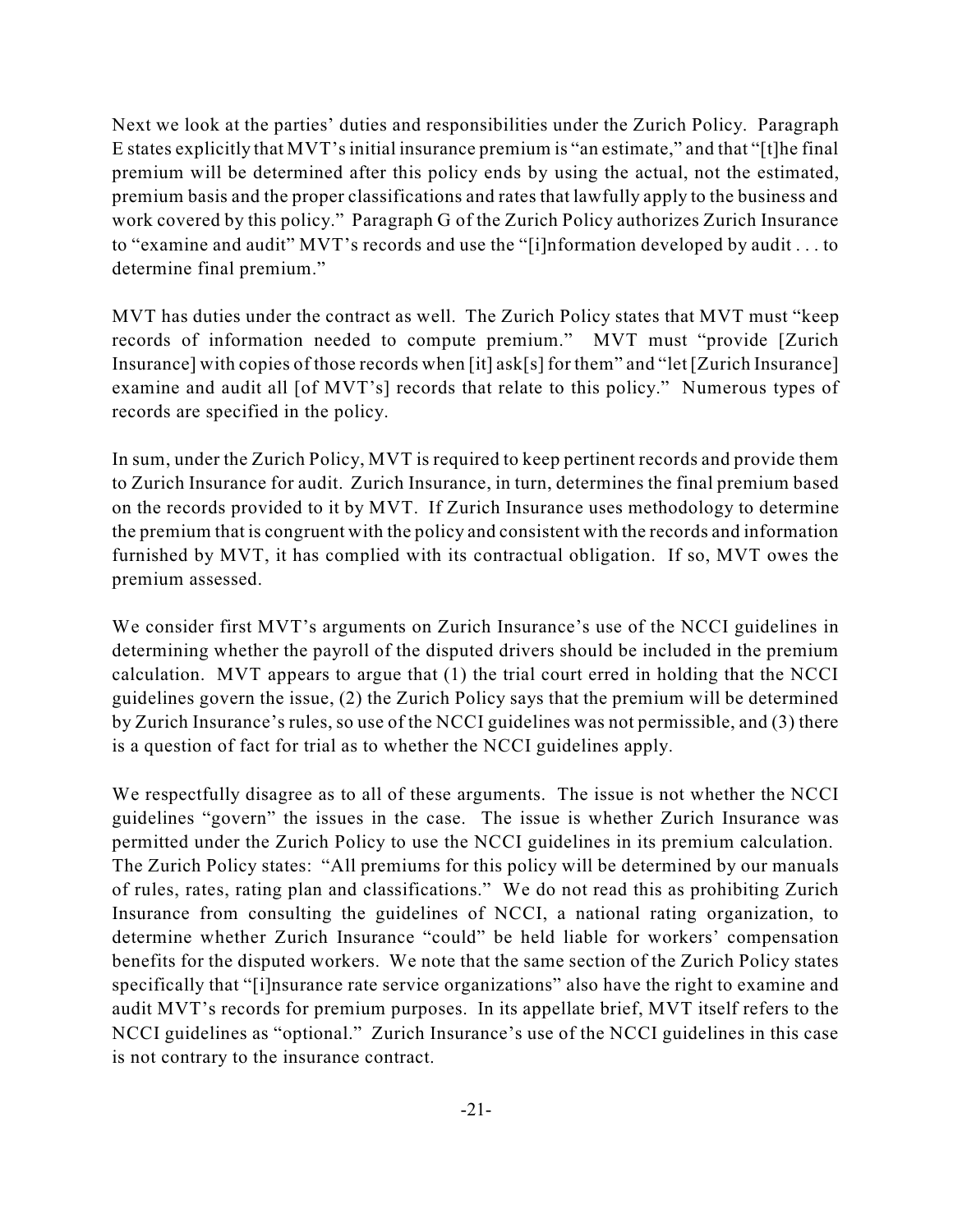MVT argues that the trial court erred in granting summary judgment to Zurich Insurance where MVT had notified Zurich Insurance that it intended to decline coverage for the disputed workers and utilize its OB Plan for those workers. It is undisputed that MVT's OB Plan is not a substitute for workers' compensation under Tennessee law, and the Texas OB Plan does not absolve MVT of its obligation to provide workers' compensation insurance for its Tennessee employees. *See* Tenn. Code Ann. § 50-6-114(a). Under those circumstances, MVT's notification to Zurich Insurance that it intended to decline coverage for the disputed employees is irrelevant, because it does not affect Zurich Insurance's exposure to risk as to those employees.

MVT takes umbrage at Zurich Insurance's insinuation that MVT "refused" to provide requested information, specifically, the drivers' logs for the employees at issue. Whether MVT did or did not "refuse" to prove such records is, at most, tangential to our analysis. At the end of the day, Zurich Insurance was tasked with using whatever information MVT provided to ascertain whether Zurich Insurance was at risk for the employees in question. The less information MVT provides, the less basis there is for Zurich Insurance to conclude that it is not at risk. As noted above, where the insurance company determines its premium through retrospective rating, "the burden ordinarily falls on the insured, who usually has custody of the relevant information, to establish that it should be excluded from premium consideration." 5 *Couch on Ins. 3d*, *supra*, § 69:15.

MVT insists on appeal that the employment status of each of the disputed over-the-road drivers must be established individually, examining the particular facts for each driver. We would be more receptive to this argument if the record indicated that, in the course of Zurich Insurance's retrospective audit, MVT attempted to demonstrate that individual drivers within the group presented no risk to Zurich Insurance. The record reflects the opposite, that representatives of both MVT and Zurich Insurance dealt with MVT's Tennessee-resident over-the-road drivers collectively. For the audit Mr. Lehrfeld conducted, Mr. Garcia testified that he was asked for various specified employment records for Tennessee employees, including the Tennessee-resident over-the-road drivers. Mr. Garcia questioned the request because Mr. Garcia believed that the over-the-road drivers were "not covered under workers' comp." Nevertheless, Mr. Garcia gave Mr. Lehrfeld the employees' records and answered some unspecified questions; Mr. Lehrfeld then "did his audit." After the audit came back unfavorably, Mr. Garcia said, MVT wrote Zurich Insurance a "dispute letter" taking the position that all of the Tennessee-resident over-the-road drivers should have been excluded. The reasons given for this position were common to all of the drivers; for example, that they all signed a form acknowledging that they are Texas employees, and they all understood that they had agreed to be covered under the Texas OB Plan rather than the Tennessee Workers' Compensation Act.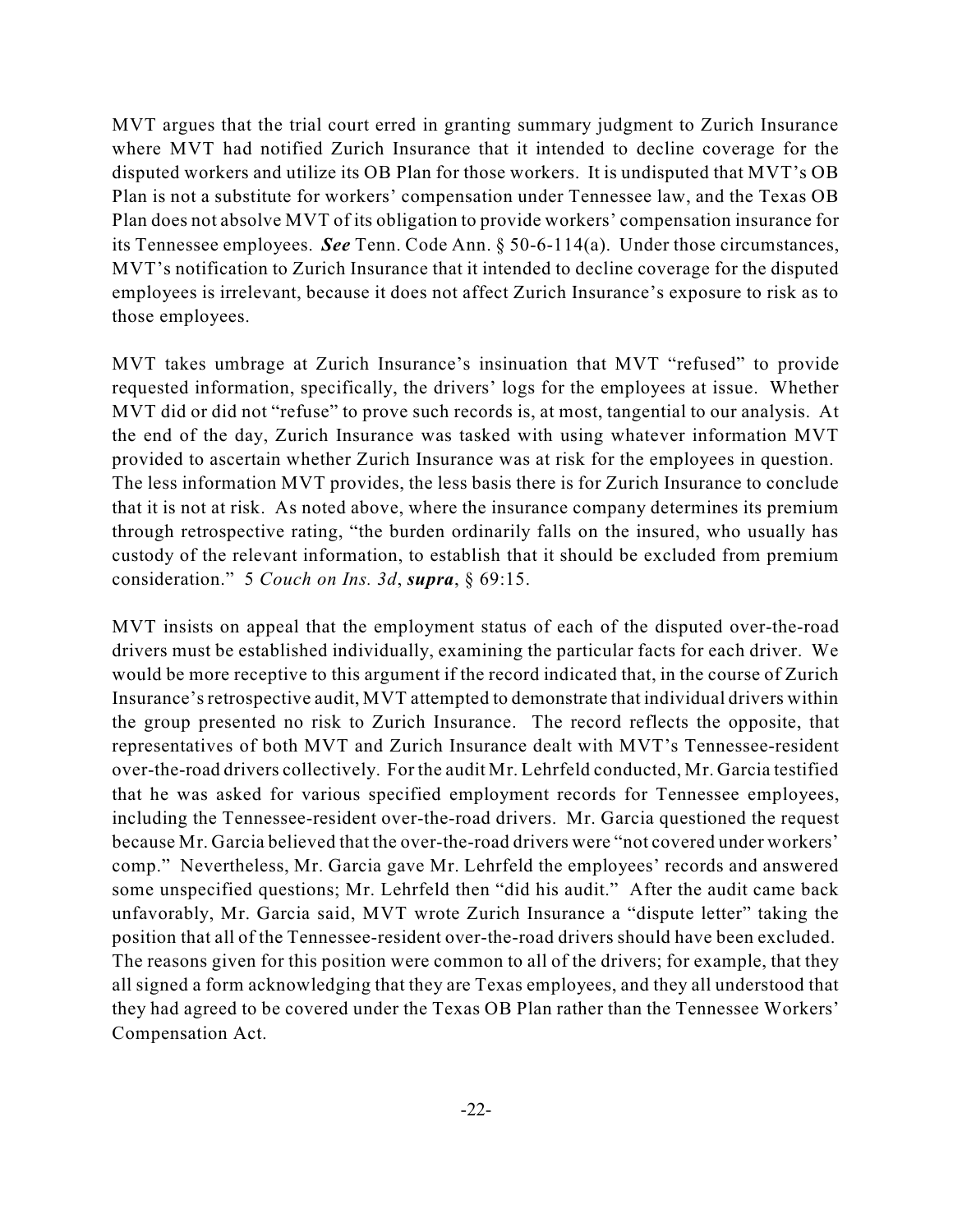Our focus remains whether the undisputed facts establish that Zurich Insurance performed its contractual duty under the Zurich Policy to audit the information and records furnished by MVT and determine the retrospective premium.<sup>21</sup> In the course of such a retrospective audit, the burden is on MVT to establish exclusion from premium consideration. If MVT gave Zurich Insurance no indication in the audit that it felt that certain of the over-the-road drivers presented less risk to the insurance carrier than others, it cannot, in the ensuing litigation, ask the trial court to conduct a mini-trial on the circumstances of each individual driver.

Finally, MVT argues that summary judgment is inappropriate at this juncture because genuine issues of material fact exist as to whether the Tennessee-resident over-the-road drivers are actually Texas employees or Tennessee employees. It points out the many factors that are considered when making this determination, such as (1) the employees' state of hire, (2) the state from which their pay originates, (3) the state in which they spend the majority of their time, (4) the state in which they normally begin and end their runs, (5) the state in which they are reported for unemployment purposes, (6) the state where they were trained (orientation), and (7) the state in which their employment is principally located. With so many disputed issues of fact, MVT argues, summary judgment in favor of Zurich Insurance was not appropriate.

Respectfully, the presence of disputed facts as to these factors does not persuade us that the trial court erred in granting summary judgment to Zurich Insurance. We are mindful that the bar for Zurich Insurance is not high; under the terms of the Zurich Policy, it need only show that it "could" be liable for workers' compensation benefits for the disputed employees. Moreover, as we have emphasized, "the burden ordinarily falls on the insured, who has custody of the relevant information to establish" that the disputed employees "should be excluded from premium consideration." 5 *Couch on Ins. 3d*, *supra*, § 69:15.

Given the records and information produced by MVT in the retrospective premium audit, Zurich Insurance had little choice but to conclude that it "could" be liable to MVT's Tennessee-resident over-the-road drivers. It is undisputed that all of the Tennessee-resident over-the-road drivers lived in Tennessee, and that their employment was necessitated by MVT's establishment of a terminal in Tennessee to service its growing Tennessee client base. It is also undisputed that, for all of these employees, at least some of their work was performed in Tennessee. The lack of driving logs left Zurich Insurance with almost no

 $^{21}$  For this reason, the cases cited in MVT's brief involving whether a particular trucker is entitled to workers' compensation benefits are inapposite.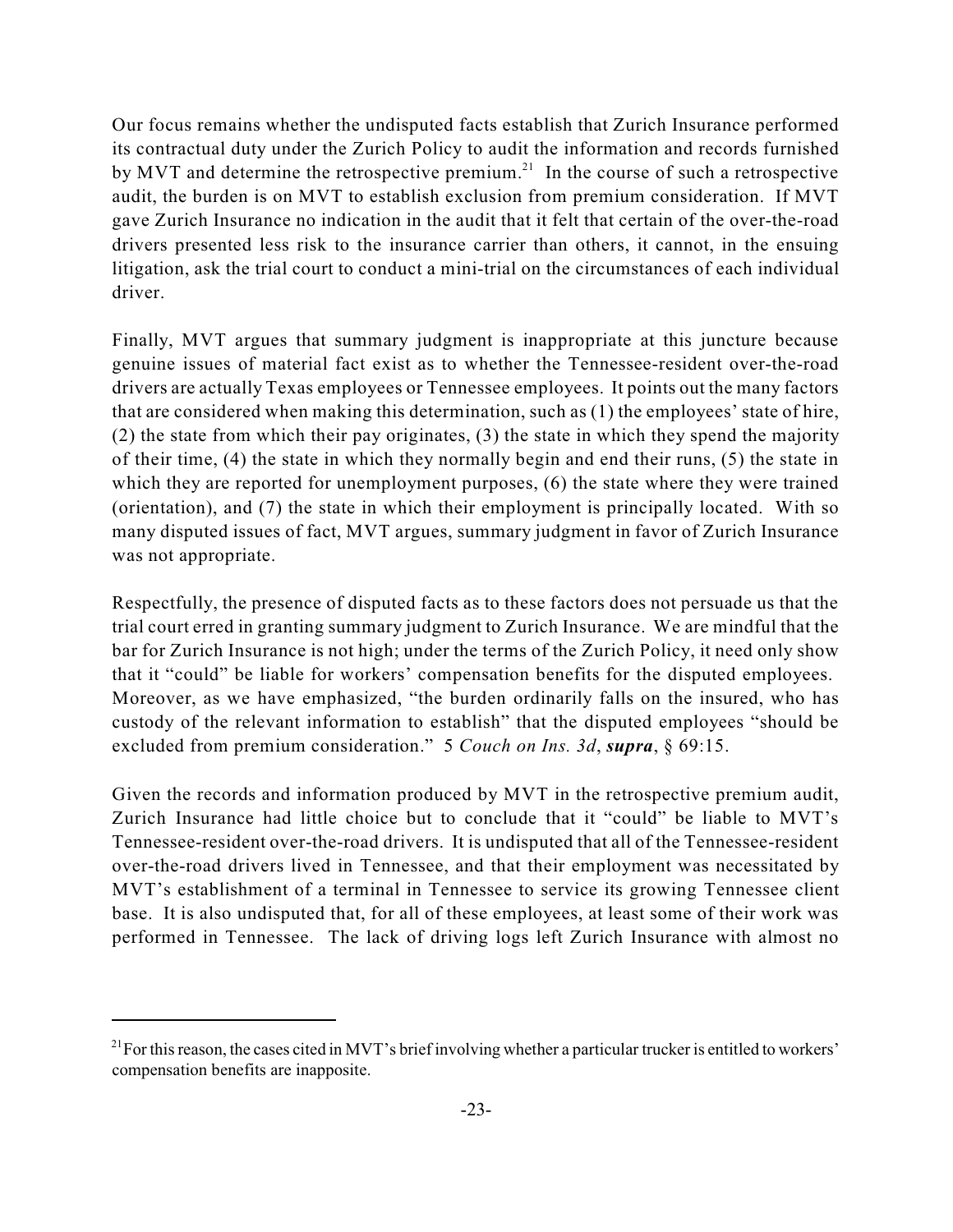information regarding the state in which these drivers spent the majority of their time.<sup>22</sup> The fact that the employees are hired and paid out of Texas, are trained in Texas, and are reported for unemployment purposes in Texas, does not remove the risk of exposure to Zurich Insurance under the Zurich Policy. Moreover, it is not insignificant that twenty similarlysituated MVT employees filed claims for their on-the-job injuries under the Zurich Policy during the first year of the policy's existence, and many of those were paid by Zurich Insurance without objection. *See King*, 2006 WL 2792159, at \*10 (noting that, after the expiration of the policy period, Mr. King actually notified the insurance company of an onthe-job injury of one of his workers, "apparently expecting coverage").

Both *King* and *Penney* establish that the propriety of retrospective premiums must be determined by referring to the language in the insurance contract and the overlapping Workers' Compensation Law. The Zurich Policy in this case requires MVT to pay premiums based on the "payroll and all other remuneration paid . . . for the services of . . . [a]ll your officers and employees [and] [a]ll other persons engaged in work that could make us liable under Part One (Workers Compensation Insurance) of this policy." In return, Zurich Insurance is to provide workers' compensation insurance for "any possible workers' compensation liability." *Id.* at \*4. Zurich Insurance is required to pay all covered claims and "to defend . . . any claim, proceeding or suit against you for benefits payable by this insurance." Given the undisputed facts of this case, Zurich Insurance was at risk of being required to defend MVT against a claim filed by one of MVT's Tennessee-resident over-theroad drivers, even if only to litigate the matter of coverage. Therefore, Zurich Insurance was entitled to include the payrolls of MVT's Tennessee-resident over-the-road drivers in its premium basis for the relevant policy periods. We find no error in the trial court's grant of summary judgment in favor of Zurich Insurance on its claim for the retrospective insurance premiums.

Accordingly, we affirm the grant of summary judgment in favor of Zurich Insurance. All other issues raised and not addressed herein are pretermitted by our decision.

 $^{22}$ Even if MVT had produced driving logs in the trial court that supported its position, we would be loathe to say that they could be considered in the litigation. We are, after all, construing the parties' obligations under the insurance policy. Under the terms of the policy, MVT was obliged to produce such records *in the audit*, for calculation of the retrospective premium. If Zurich Insurance made a reasonable premium calculation based on the records produced, we are hard-pressed to see why MVT would be permitted to bring forth more records in the ensuing litigation. But we need not reach this issue.